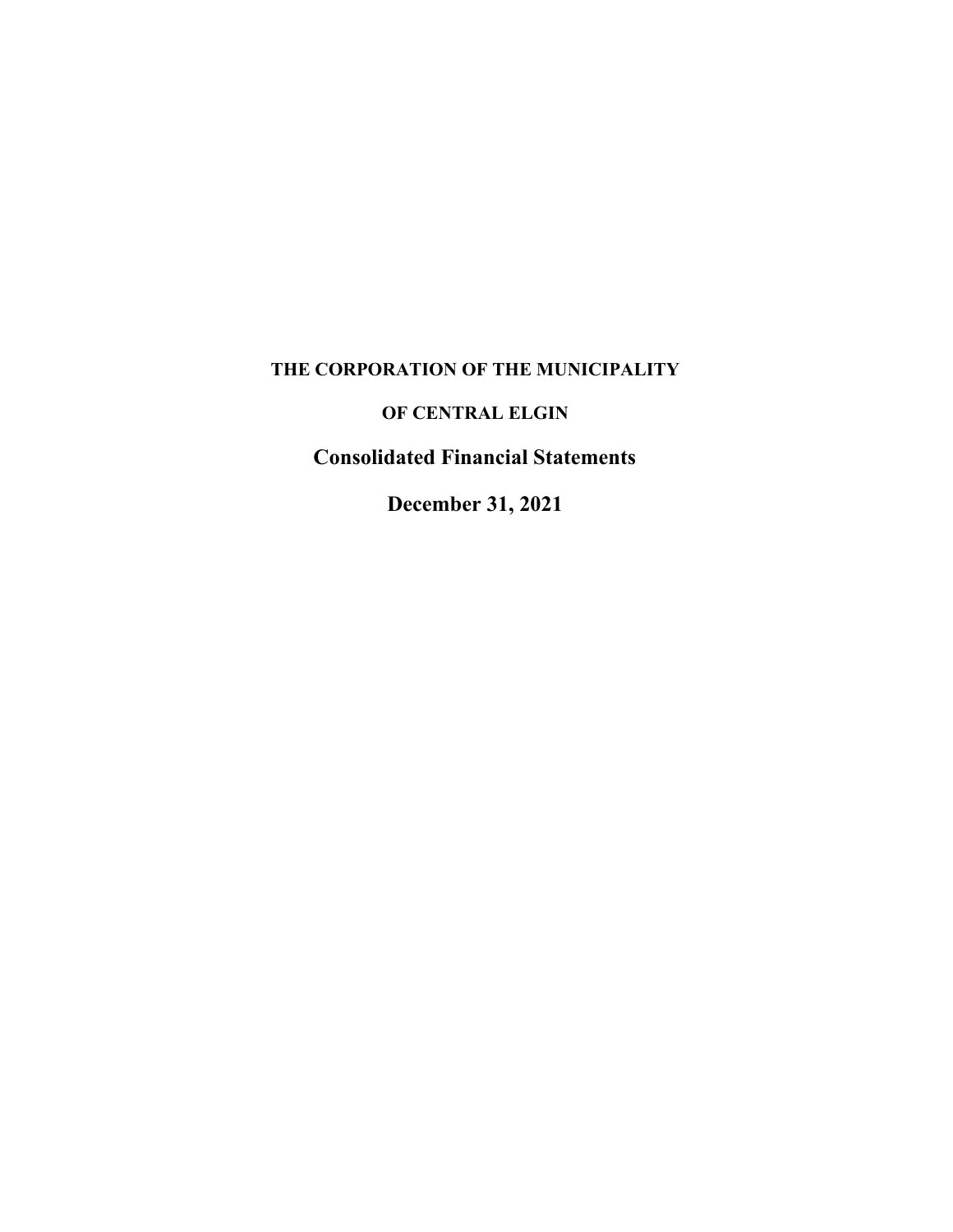# **Consolidated Financial Statements**

**For The Year Ended December 31, 2021**

| <b>Table of Contents</b>                                     | <b>PAGE</b>    |
|--------------------------------------------------------------|----------------|
| Management's Responsibility for Financial Reporting          |                |
| <b>Independent Auditors' Report</b>                          | $2 - 3$        |
| <b>Consolidated Statement of Financial Position</b>          | $\overline{4}$ |
| Consolidated Statement of Operations and Accumulated Surplus | 5              |
| Consolidated Statement of Change in Net Financial Debt       | 6              |
| <b>Consolidated Statement of Cash Flows</b>                  | 7              |
| Notes to the Consolidated Financial Statements               | $8 - 26$       |
| Consolidated Schedule of Segment Disclosure                  | $27 - 28$      |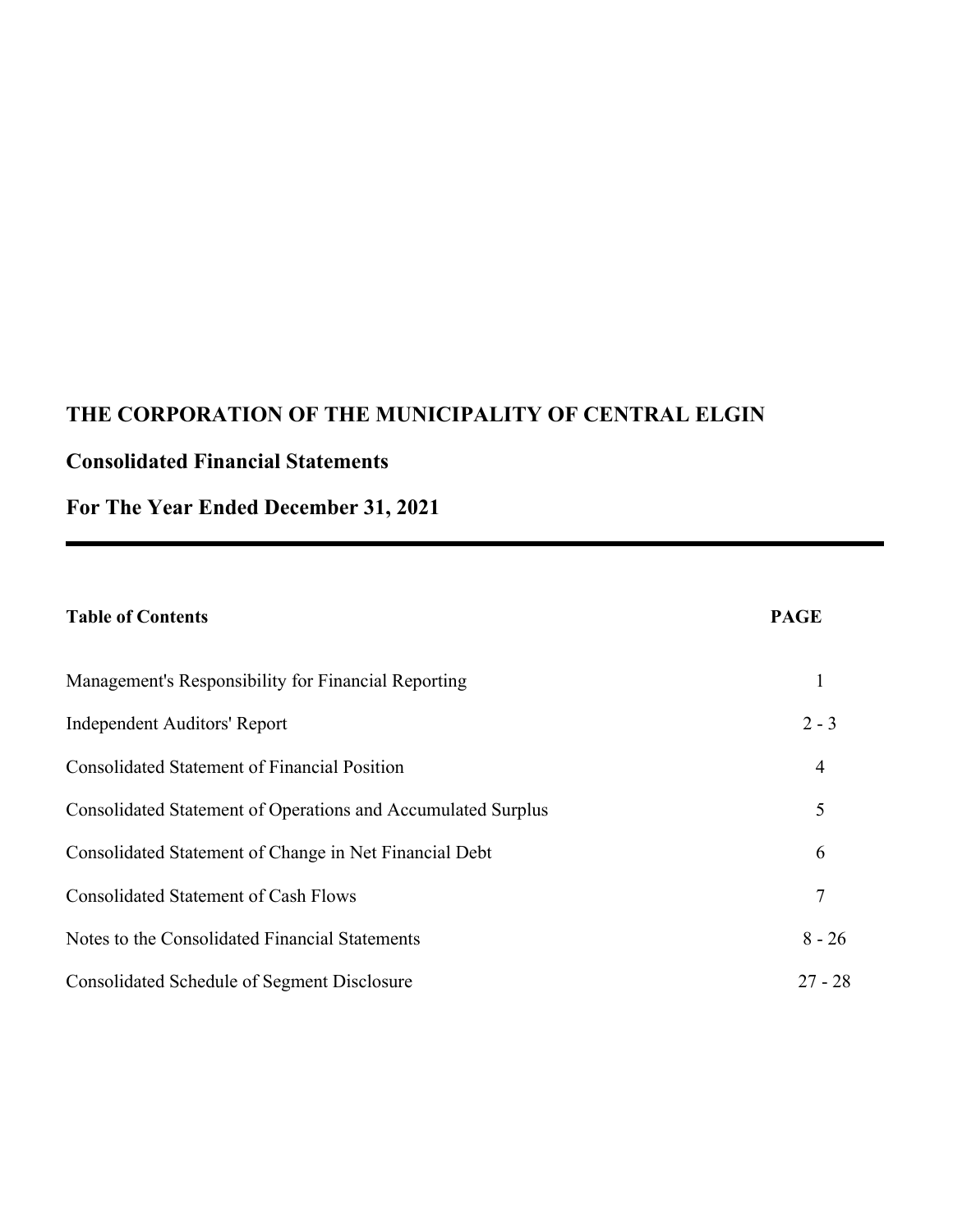#### **MANAGEMENT'S RESPONSIBILITY FOR FINANCIAL REPORTING**

The accompanying consolidated financial statements are the responsibility of the management of **The Corporation of the Municipality of Central Elgin** and have been prepared in accordance with Canadian accounting standards for public sector entities.

These consolidated financial statements include:

- Independent Auditors' Report
- Consolidated Statement of Financial Position
- Consolidated Statement of Operations and Accumulated Surplus
- Consolidated Statement of Change in Net Financial Debt
- Consolidated Statement of Cash Flows
- Notes to the Consolidated Financial Statements
- Consolidated Schedule of Segment Disclosure

The Chief Administrative Officer and the Director of Finance are responsible for ensuring that management fulfills its responsibility for financial reporting and is ultimately responsible for reviewing the consolidated financial statements before they are submitted to Council for approval.

The integrity and reliability of **The Corporation of the Municipality of Central Elgin** reporting systems are achieved through the use of formal policies and procedures, the careful selection of employees and an appropriate division of responsibilities. These systems are designed to provide reasonable assurance that the financial information is reliable and accurate.

The consolidated financial statements have been audited on behalf of the Members of Council, Inhabitants and Ratepayers of **The Corporation of the Municipality of Central Elgin** by Graham Scott Enns LLP in accordance with Canadian generally accepted auditing standards.

Mr. Paul Shipway Ms. Archana Gupta-Harit Chief Administrative Officer **Director of Finance** 

chang Ilon  $\mathcal{L} \mathcal{L} = \mathcal{L} \mathcal{L}$ 

St. Thomas, Ontario May 24, 2022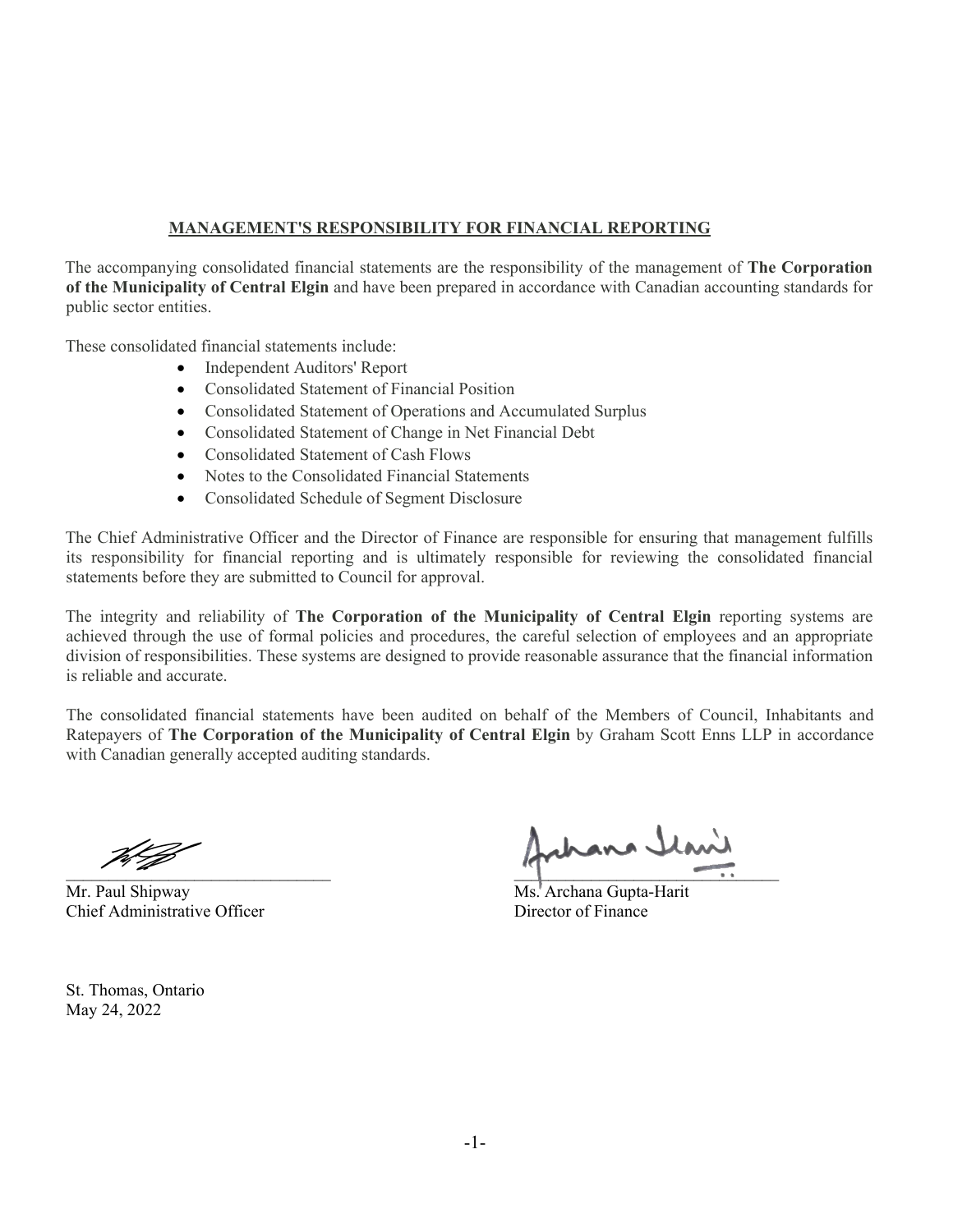

P. 519-633-0700 • F. 519-633-7009 450 Sunset Drive, St. Thomas, ON N5R 5V1

P. 519-773-9265 · F. 519-773-9683 25 John Street South, Aylmer, ON N5H 2C1

www.grahamscottenns.com

#### **INDEPENDENT AUDITORS' REPORT**

To the Members of Council, Inhabitants and Ratepayers of: **The Corporation of the Municipality of Central Elgin**

#### **Opinion**

We have audited the consolidated financial statements of **The Corporation of the Municipality of Central Elgin**, which comprise the statement of financial position as at December 31, 2021, and the statement of earnings, statement of changes in net financial debt and statement of cash flows for the year then ended, and notes to the consolidated financial statements, including a summary of significant accounting policies.

In our opinion, the Municipality's consolidated financial statements present fairly, in all material respects, the financial position of the Municipality as at December 31, 2021, and the results of its operations and its cash flows for the year then ended in accordance with Canadian accounting standards for public sector entities.

#### **Basis for Opinion**

We conducted our audit in accordance with Canadian generally accepted auditing standards. Our responsibilities under those standards are further described in the *Auditors' Responsibilities for the Audit of the Financial Statements* section of our report. We are independent of the Municipality in accordance with the ethical requirements that are relevant to our audit of the consolidated financial statements in Canada, and we have fulfilled our other ethical responsibilities in accordance with these requirements. We believe that the audit evidence we have obtained is sufficient and appropriate to provide a basis for our opinion.

#### **Responsibilities of Management and Those Charged with Governance for the Consolidated Financial Statements**

Management is responsible for the preparation and fair presentation of the consolidated financial statements in accordance with Canadian accounting standards for public sector entities, and for such internal control as management determines is necessary to enable the preparation of consolidated financial statements that are free from material misstatement, whether due to fraud or error.

In preparing the consolidated financial statements, management is responsible for assessing the Municipality's ability to continue as a going concern, disclosing, as applicable, matters related to going concern and using the going concern basis of accounting unless management either intends to liquidate the Municipality or to cease operations, or has no realistic alternative but to do so.

Those charged with governance are responsible for overseeing the Municipality's financial reporting process.

#### **Auditors' Responsibilities for the Audit of the Consolidated Financial Statements**

Our objectives are to obtain reasonable assurance about whether the consolidated financial statements as a whole are free from material misstatement, whether due to fraud or error, and to issue an auditor's report that includes our opinion. Reasonable assurance is a high level of assurance, but is not a guarantee that an audit conducted in accordance with Canadian generally accepted auditing standards will always detect a material misstatement when it exists. Misstatements can arise from fraud or error and are considered material if, individually or in the aggregate, they could reasonably be expected to influence the economic decisions of users taken on the basis of these consolidated financial statements.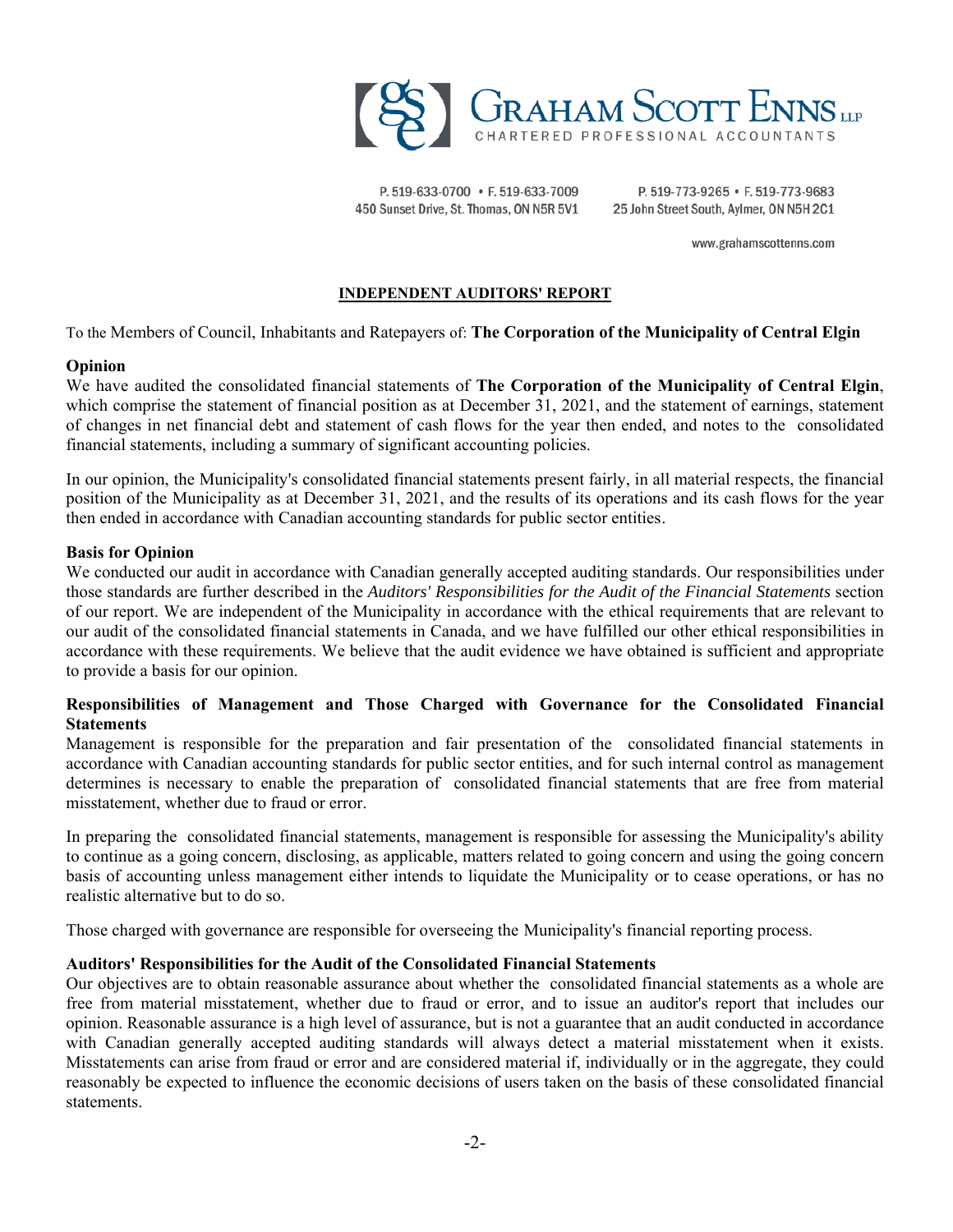

P. 519-633-0700 • F. 519-633-7009 450 Sunset Drive, St. Thomas, ON N5R 5V1

P. 519-773-9265 • F. 519-773-9683 25 John Street South, Aylmer, ON N5H 2C1

www.grahamscottenns.com

#### **INDEPENDENT AUDITORS' REPORT (CONTINUED)**

#### **Auditors' Responsibilities for the Audit of the Consolidated Financial Statements (Continued)**

As part of an audit in accordance with Canadian generally accepted auditing standards, we exercise professional judgment and maintain professional skepticism throughout the audit. We also:

- Identify and assess the risks of material misstatement of the consolidated financial statements, whether due to fraud or error, design and perform audit procedures responsive to those risks, and obtain audit evidence that is sufficient and appropriate to provide a basis for our opinion. The risk of not detecting a material misstatement resulting from fraud is higher than for one resulting from error, as fraud may involve collusion, forgery, intentional omissions, misrepresentations, or the override of internal control.
- Obtain an understanding of internal control relevant to the audit in order to design audit procedures that are appropriate in the circumstances, but not for the purpose of expressing an opinion on the effectiveness of the Municipality's internal control.
- Evaluate the appropriateness of accounting policies used and the reasonableness of accounting estimates and related disclosures made by management.
- Conclude on the appropriateness of management's use of the going concern basis of accounting and, based on the audit evidence obtained, whether a material uncertainty exists related to events or conditions that may cast significant doubt on the Municipality's ability to continue as a going concern. If we conclude that a material uncertainty exists, we are required to draw attention in our auditor's report to the related disclosures in the consolidated financial statements or, if such disclosures are inadequate, to modify our opinion. Our conclusions are based on the audit evidence obtained up to the date of our auditor's report. However, future events or conditions may cause the Municipality to cease to continue as a going concern.
- Evaluate the overall presentation, structure and content of the consolidated financial statements, including the disclosures, and whether the consolidated financial statements represent the underlying transactions and events in a manner that achieves fair presentation.

We communicate with those charged with governance regarding, among other matters, the planned scope and timing of the audit and significant audit findings, including any significant deficiencies in internal control that we identify during our audit.

**St. Thomas, Ontario** *Graham Scott Enns LLP*

**May 24, 2022 CHARTERED PROFESSIONAL ACCOUNTANTS Licensed Public Accountants**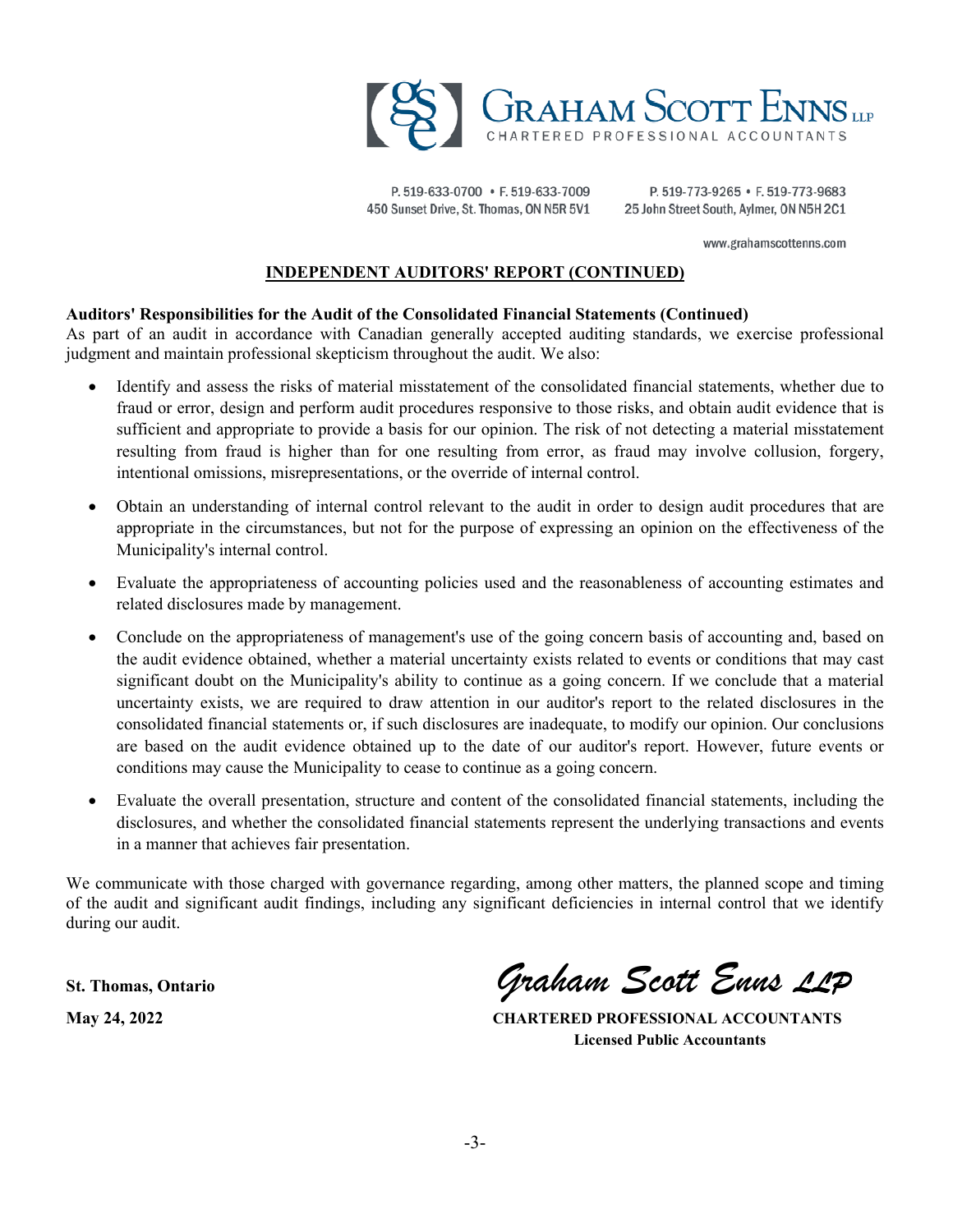|                                                      | 2021         | 2020                          |
|------------------------------------------------------|--------------|-------------------------------|
|                                                      | $\mathbb{S}$ | S                             |
| <b>ASSETS</b>                                        |              |                               |
| <b>Financial Assets</b>                              |              |                               |
| Cash                                                 | 10,071,407   | 8,539,393                     |
| Loan receivable (Note 3)                             | 1,077,000    | 1,077,000                     |
| Taxes receivable (Note 4)                            | 2,112,893    | 2,853,285                     |
| Accounts receivable (Note 5)                         | 3,707,780    | 3,670,246                     |
| Investments (Note 2)                                 | 2,939,540    | 2,927,865                     |
| Investment in ERTH Corporation (Note 7)              | 2,050,622    | 1,840,393                     |
| <b>Total financial assets</b>                        | 21,959,242   | 20,908,182                    |
| <b>LIABILITIES</b>                                   |              |                               |
| Deferred revenue - obligatory reserve funds (Note 8) | 5,048,082    | 4,598,723                     |
| Accounts payable and accrued liabilities             | 5,372,871    | 4,607,798                     |
| Long-term debt (Note 11)                             | 31,319,615   | 32,507,154                    |
| <b>Total financial liabilities</b>                   | 41,740,568   | $-41,713,675$                 |
| <b>NET FINANCIAL DEBT</b>                            |              | $(19,781,326)$ $(20,805,493)$ |
| <b>NON-FINANCIAL ASSETS</b>                          |              |                               |
| Tangible capital assets (Note 12)                    |              | 162,018,512 159,419,141       |
| Inventories                                          | 400,395      | 367,789                       |
| Prepaid expenses                                     | 154,714      | 107,622                       |
| <b>Total non-financial assets</b>                    | 162,573,621  | 159,894,552                   |
| <b>ACCUMULATED SURPLUS (NOTE 13)</b>                 | 142,792,295  | 139,089,059                   |

# **Consolidated Statement of Financial Position As At December 31, 2021**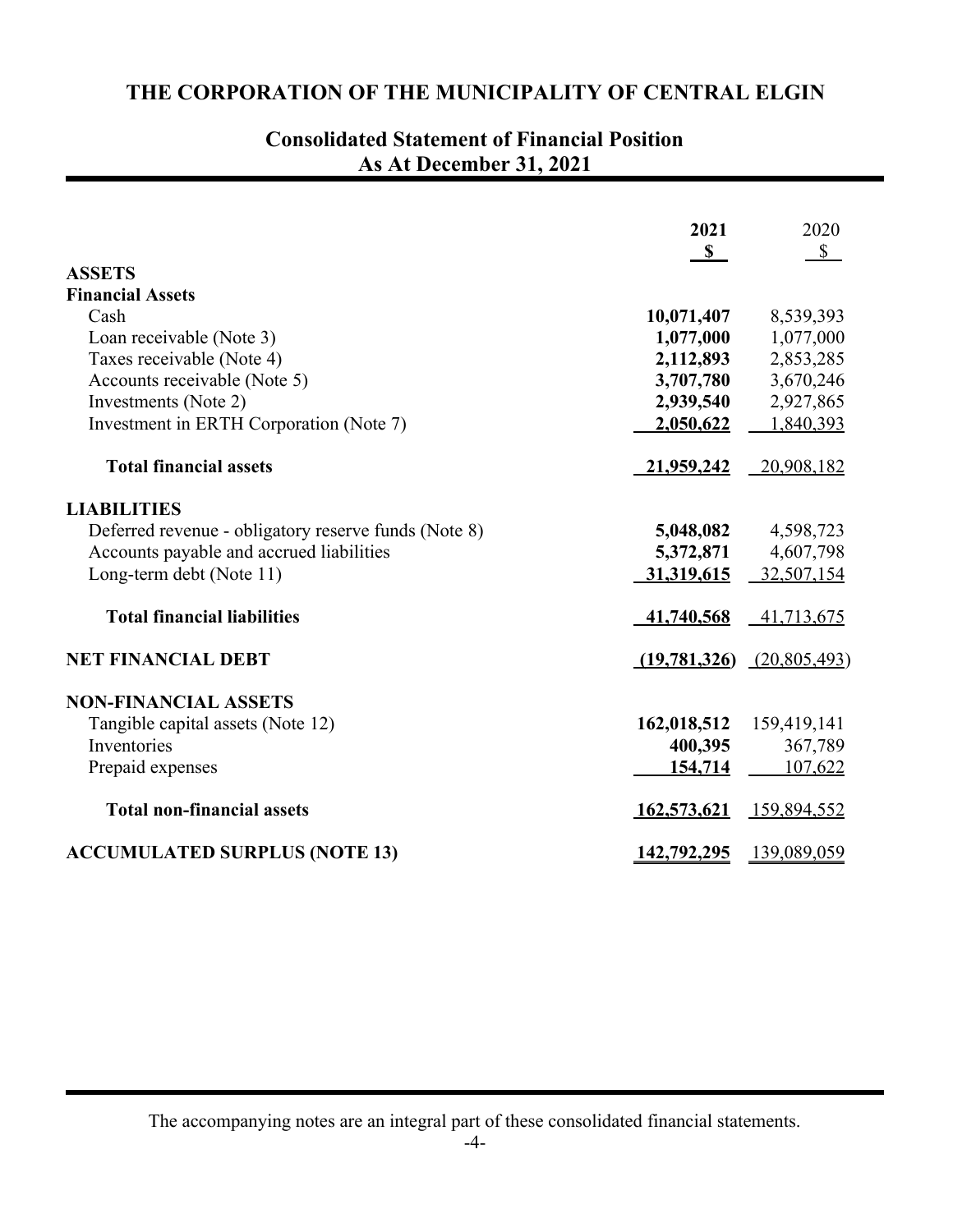## Budget **Actual** Actual (Note 16) **2021** 2020  $\begin{array}{c|c}\n\text{S} & \text{S}\n\end{array}$  **REVENUES** Property taxation 15,530,391 **15,542,066** 14,742,255 Taxation from other governments 330,000 **493,218** 762,958 User charges **7,840,004** 7,688,703 6,296,306 Funding transfer- Federal 793,203 **793,197** 667,833 - Provincial 1,423,019 **1,778,048** 1,797,110 - Other Municipalities 785,000 **775,506** 1,512,319 Contributions - benefiting land owners & developers 1,658,500 **1,473,996** 1,998,343 Harbour agreement funding 40,000 **247,998** 57,282 Investment income 167,007 **179,923** 191,727 Penalties and interest 320,000 **325,332** 352,233 Other, fees, permits, licenses 1,059,780 **1,333,714** 1,186,989 ERTH Corporation equity income (Note 7)  $\qquad \qquad$  **280,280** 210,572 Total revenues 29,946,904 **30,911,981** 29,775,927 **EXPENSES** General government 2,171,395 **2,401,439** 1,952,063 Protection to persons and property 5,374,190 **5,419,103** 5,505,431 Transportation services 7,759,445 **8,151,037** 7,527,863 Environmental services 7,475,688 **7,265,876** 6,541,873 Health services 86,638 **79,753** 67,635 Social housing 198,564 **198,564** 216,854 Recreation and cultural services 3,017,614 **2,946,431** 2,706,941 Planning and development 841,640 894,460 671,497 Loss (gain) on disposal of tangible capital assets  $(31,753)$ Total expenditures (Note 17) 26,925,174 **27,208,745** 25,158,404 **ANNUAL SURPLUS** 3,021,730 **3,703,236** 4,617,523 **ACCUMULATED SURPLUS, BEGINNING OF YEAR** 139,089,059 **139,089,059** 134,471,536 **ACCUMULATED SURPLUS, END OF YEAR (NOTE 13)** 142,110,789 **142,792,295** 139,089,059

### **Consolidated Statement of Operations and Accumulated Surplus For The Year Ended December 31, 2021**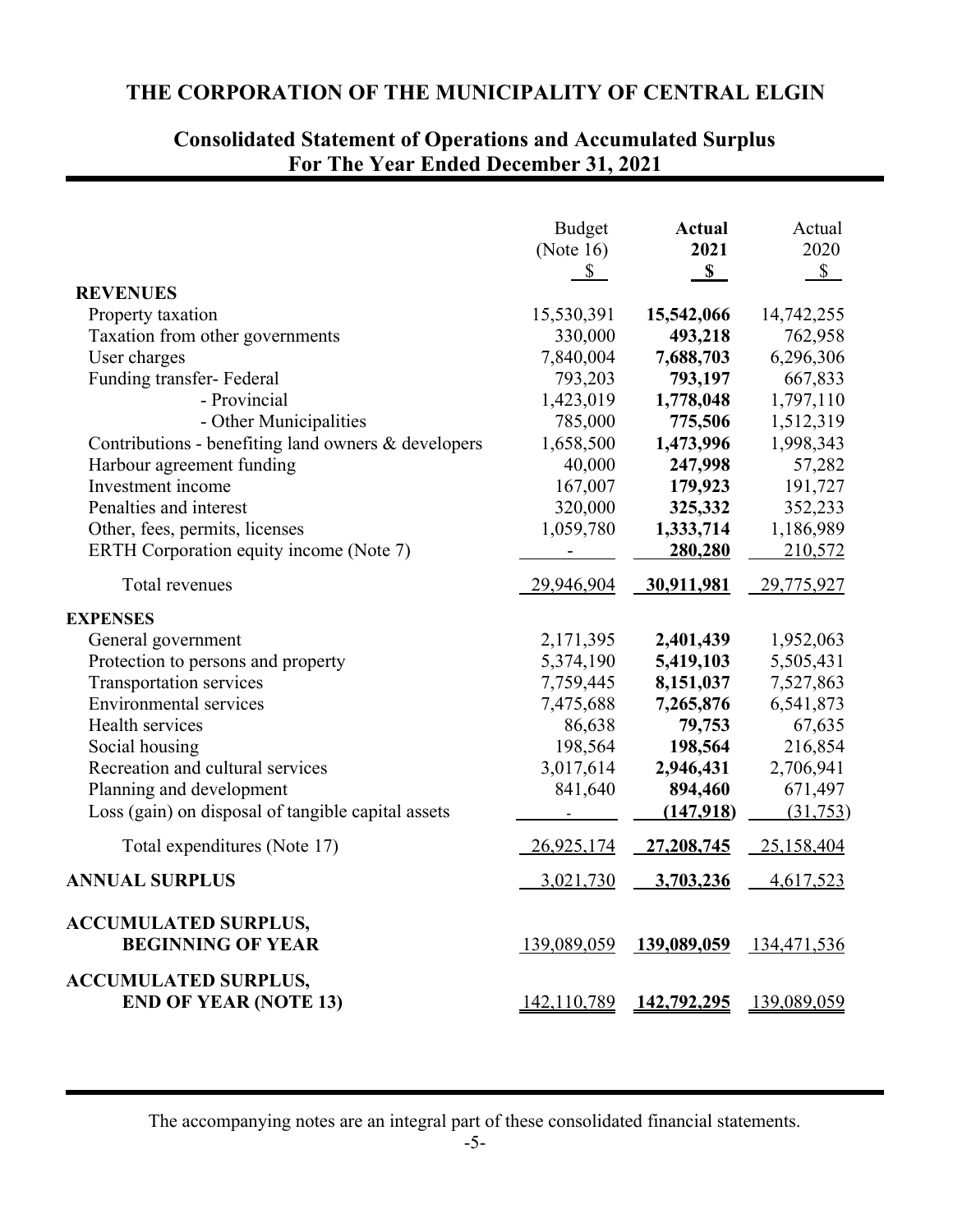|                                                    | <b>Budget</b><br>(Note $16$ ) | Actual<br>2021<br>$\mathbf{\mathcal{S}}$ | Actual<br>2020<br>$\sqrt{\frac{2}{2}}$ |
|----------------------------------------------------|-------------------------------|------------------------------------------|----------------------------------------|
| <b>ANNUAL SURPLUS</b>                              | 3,021,730                     | 3,703,236                                | 4,617,523                              |
| Acquisition of tangible capital assets             | (9,276,250)                   | (9,276,250)                              | (9,370,923)                            |
| Amortization of tangible capital assets            | 6,640,742                     | 6,640,742                                | 6,531,106                              |
| Proceeds on disposal of tangible capital assets    |                               | 184,055                                  | 36,626                                 |
| Change in inventories and prepaid expenses         |                               | (79, 698)                                | (28, 854)                              |
| Loss (gain) on disposal of tangible capital assets |                               | (147,918)                                | (31,753)                               |
| <b>CHANGE IN NET DEBT</b>                          | 386,222                       | 1,024,167                                | 1,753,725                              |
| <b>NET DEBT, BEGINNING OF YEAR</b>                 | (20, 805, 493)                | (20, 805, 493)                           | (22, 559, 218)                         |
| <b>NET DEBT, END OF YEAR</b>                       | (20, 419, 271)                | (19,781,326)                             | (20, 805, 493)                         |

# **Consolidated Statement of Change in Net Financial Debt For The Year Ended December 31, 2021**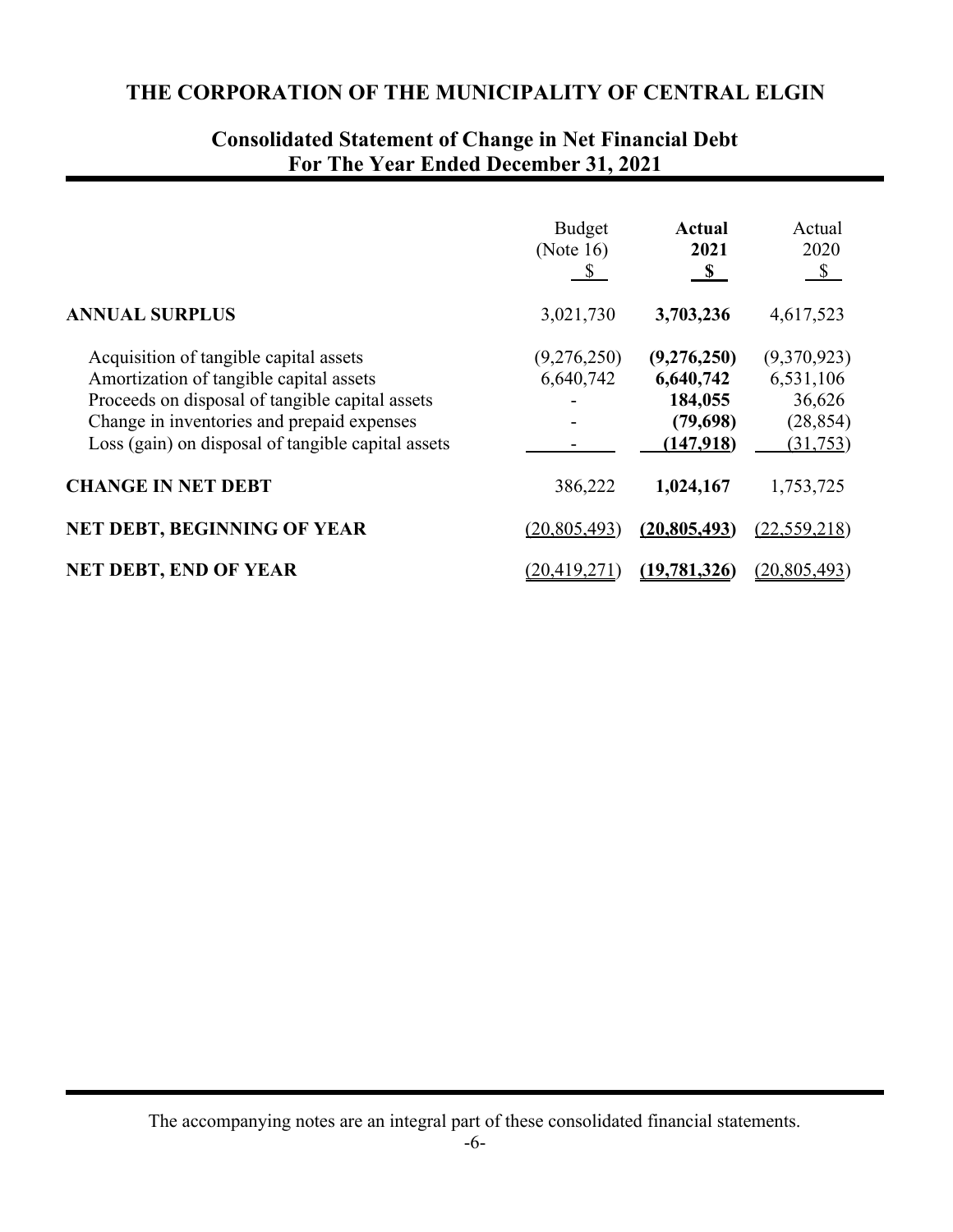# **Consolidated Statement of Cash Flows For The Year Ended December 31, 2021**

|                                                        | 2021<br>$\sqrt{s}$ | 2020<br>$\mathbb{S}$ |
|--------------------------------------------------------|--------------------|----------------------|
| <b>OPERATING ACTIVITIES</b><br>Annual surplus          | 3,703,236          | 4,617,523            |
| Add (deduct) items not involving cash:                 |                    |                      |
| Amortization of tangible capital assets                | 6,640,742          | 6,531,106            |
| ERTH Corporation equity income (Note 7)                | (280, 280)         | (210, 572)           |
| Loss (gain) on disposal of tangible capital assets     | (147,918)          | (31,753)             |
|                                                        | 9,915,780          | 10,906,304           |
| Change in non-cash assets and liabilities related to   |                    |                      |
| operations (Note 17 [b])                               | 1,837,592          | (456,999)            |
|                                                        | 11,753,372         | <u>10,449,305</u>    |
| <b>INVESTING ACTIVITIES</b>                            |                    |                      |
| Redemption of (purchase of) investments, net of income | (11,675)           | (51,070)             |
| Dividends received from ERTH Corporation               | 70,051             | 37,170               |
|                                                        | 58,376             | (13,900)             |
| <b>CAPITAL ACTIVITIES</b>                              |                    |                      |
| Acquisition of tangible capital assets                 | (9, 276, 250)      | (9,370,923)          |
| Proceeds on disposal of tangible capital assets        | 184,055            | 36,626               |
|                                                        |                    |                      |
|                                                        | (9,092,195)        | (9,334,297)          |
| <b>FINANCING ACTIVITIES</b>                            |                    |                      |
| Long-term debt advances                                | 1,628,300          |                      |
| Long-term debt repayments                              | (2,815,839)        | (2,750,929)          |
|                                                        | (1,187,539)        | (2,750,929)          |
| <b>NET CHANGE IN CASH</b>                              | 1,532,014          | (1,649,821)          |
| <b>CASH, BEGINNING OF YEAR</b>                         | 8,539,393          | <u>10,189,214</u>    |
| <b>CASH, END OF YEAR</b>                               | 10,071,407         | 8,539,393            |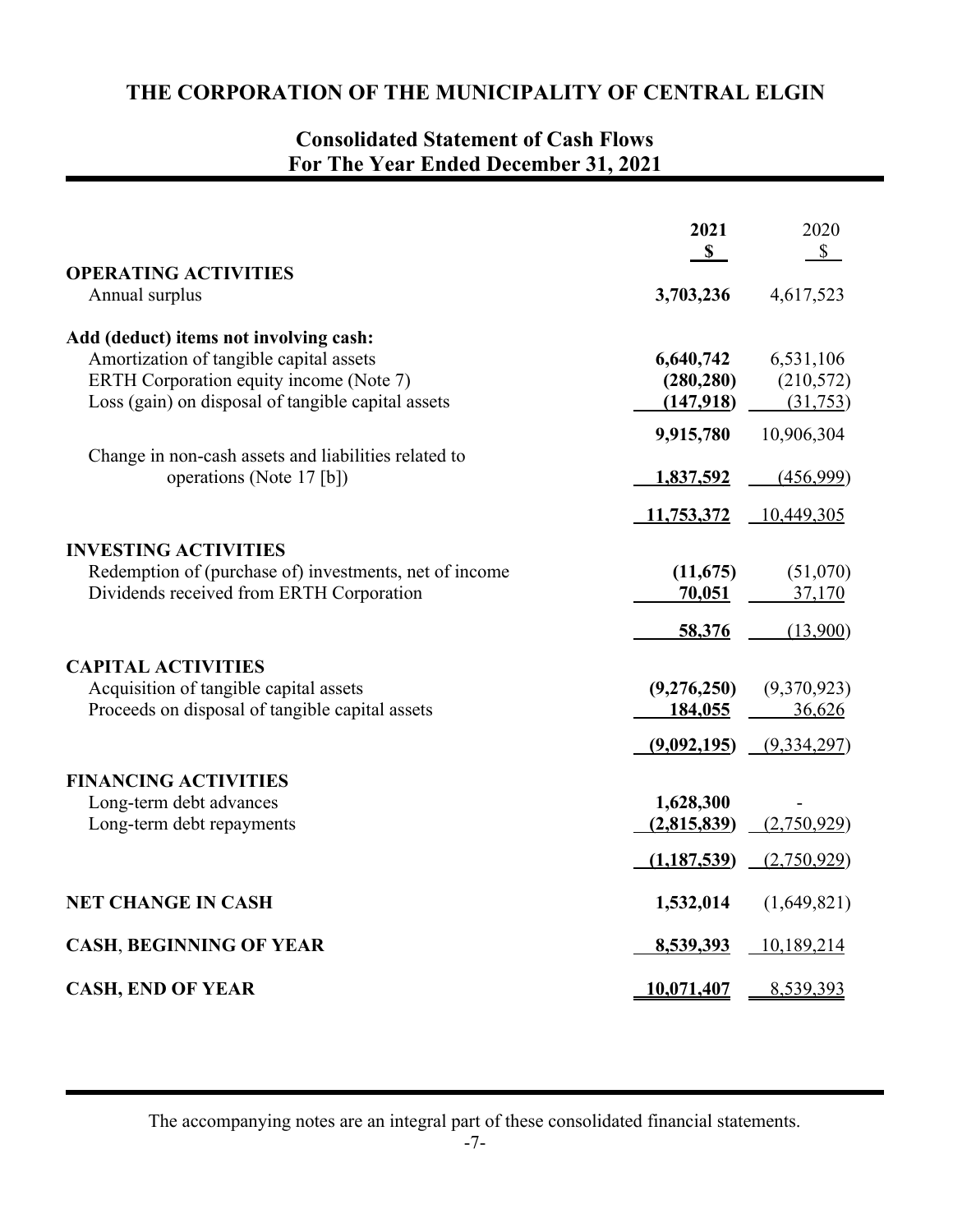## **Notes to the Consolidated Financial Statements For The Year Ended December 31, 2021**

The Corporation of the Municipality of Central Elgin (the "Municipality") is a municipality in the Province of Ontario. It conducts its operations guided by the provisions of provincial statutes such as the Municipal Act, Municipal Affairs Act and related legislation.

### **1. SUMMARY OF SIGNIFICANT ACCOUNTING POLICIES**

The consolidated financial statements of the Municipality are prepared by management in accordance with Canadian generally accepted accounting principles for local governments as recommended by the Public Sector Accounting Board of the Chartered Professional Accountants of Canada. Significant aspects of the accounting policies adopted by the Municipality are as follows:

#### **Reporting Entity**

The consolidated financial statements reflect the assets, liabilities, revenues, expenses of the reporting entity. The reporting entity is comprised of all organizations, committees and local boards accountable for the administration of their financial affairs and resources to the Municipality and which are 100% owned or controlled by the Municipality.

#### **Consolidated Entities**

The Municipality consolidates the Central Elgin Municipal Non-Profit Housing Corporation. Any interdepartmental and inter-organizational transactions and balances between these organizations are eliminated.

#### **Proportionate Consolidation**

The Elgin Area Primary Water Board, Port Burwell Water Board, Elgin Area Secondary Water Board, and the Aylmer Area Water Board have been consolidated on a proportionate basis. The Water Boards are proportionately consolidated based upon the water flow used by the Municipality in proportion to the entire flows provided by the joint boards.

#### **Equity Accounting**

The investment in ERTH Corporation (a Government Business Enterprise) is accounted for on a modified equity basis, consistent with the generally accepted accounting treatment for government business enterprises. Under the modified equity basis, the business enterprise's accounting principles are not adjusted to conform with those of the Municipality, and inter-organizational transactions and balances are not eliminated. The Municipality recognizes its equity interest in the annual income or loss of ERTH Corporation in its consolidated statement of operations with corresponding increase or decrease in its investment asset account. Any dividends that the Municipality may receive from ERTH Corporation will be reflected as a reduction in the investment asset account.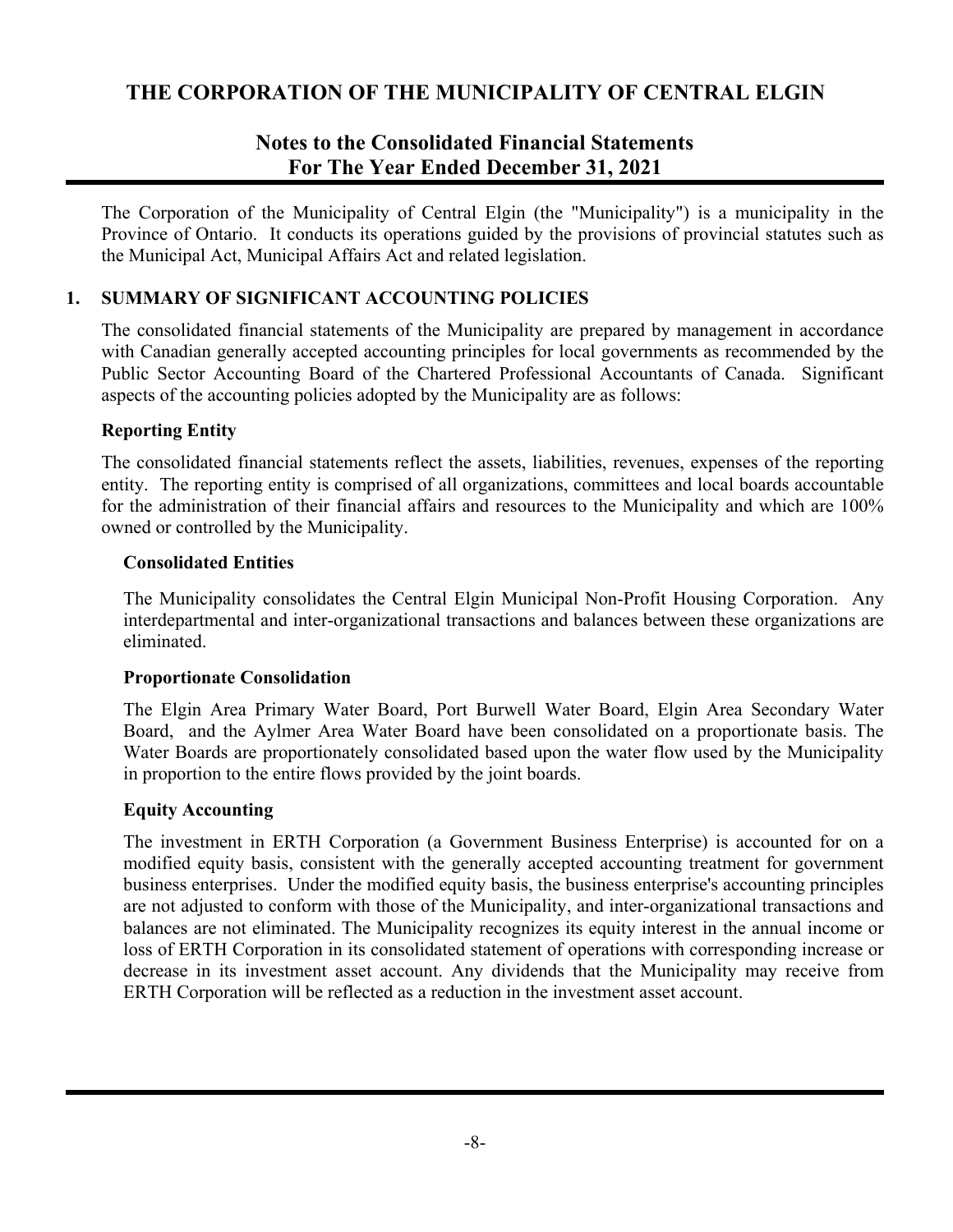### **Notes to the Consolidated Financial Statements For The Year Ended December 31, 2021**

### **1. SUMMARY OF SIGNIFICANT ACCOUNTING POLICIES (CONTINUED)**

#### **Accounting for School Board Transactions**

Although the Municipality collects taxation on behalf of the School Boards, the taxation, other revenues, expenses, assets and liabilities with respect to the operations of the school boards are not reflected in these statements.

#### **Trust Funds**

Trust funds and their related operations administered by the Municipality are not included in these consolidated financial statements.

#### **Basis of Accounting**

The consolidated financial statements are prepared using the accrual basis of accounting. The accrual basis of accounting records revenue as it is earned and measurable. Expenses are recognized as they are incurred and measurable based upon receipt of goods or services and/or the creation of a legal obligation to pay.

#### **Government Transfers**

Government transfers are recognized in the consolidated financial statements as revenues in the financial period in which events giving rise to the transfer occur, providing the transfers are authorized, any eligibility criteria have been met including performance and return requirements, and reasonable estimates of the amounts can be determined. Any amount received but restricted is recorded as deferred revenue in accordance with Section 3100 of the Public Sector Accounting Handbook and recognized as revenue in the period in which the resources are used for the purpose specified.

In addition, the Municipality periodically receives senior government capital funding in the form of infrastructure grants and receives ongoing funding from both senior levels of government as a result of an allocation of the gas tax funds. During the year, the Municipality received \$nil (2020 - \$nil) from other municipalities that was applied against the cost of the tangible capital assets.

#### **Deferred Revenue**

Government transfers, contributions and other amounts are received from third parties pursuant to legislation, regulation or agreement and may only be used in the conduct of certain programs, in the completion of specific work. In addition, certain user charges and fees which have been collected but for which the related services have yet to be performed. Revenue is recognized in the period when the related expense are incurred, services preformed.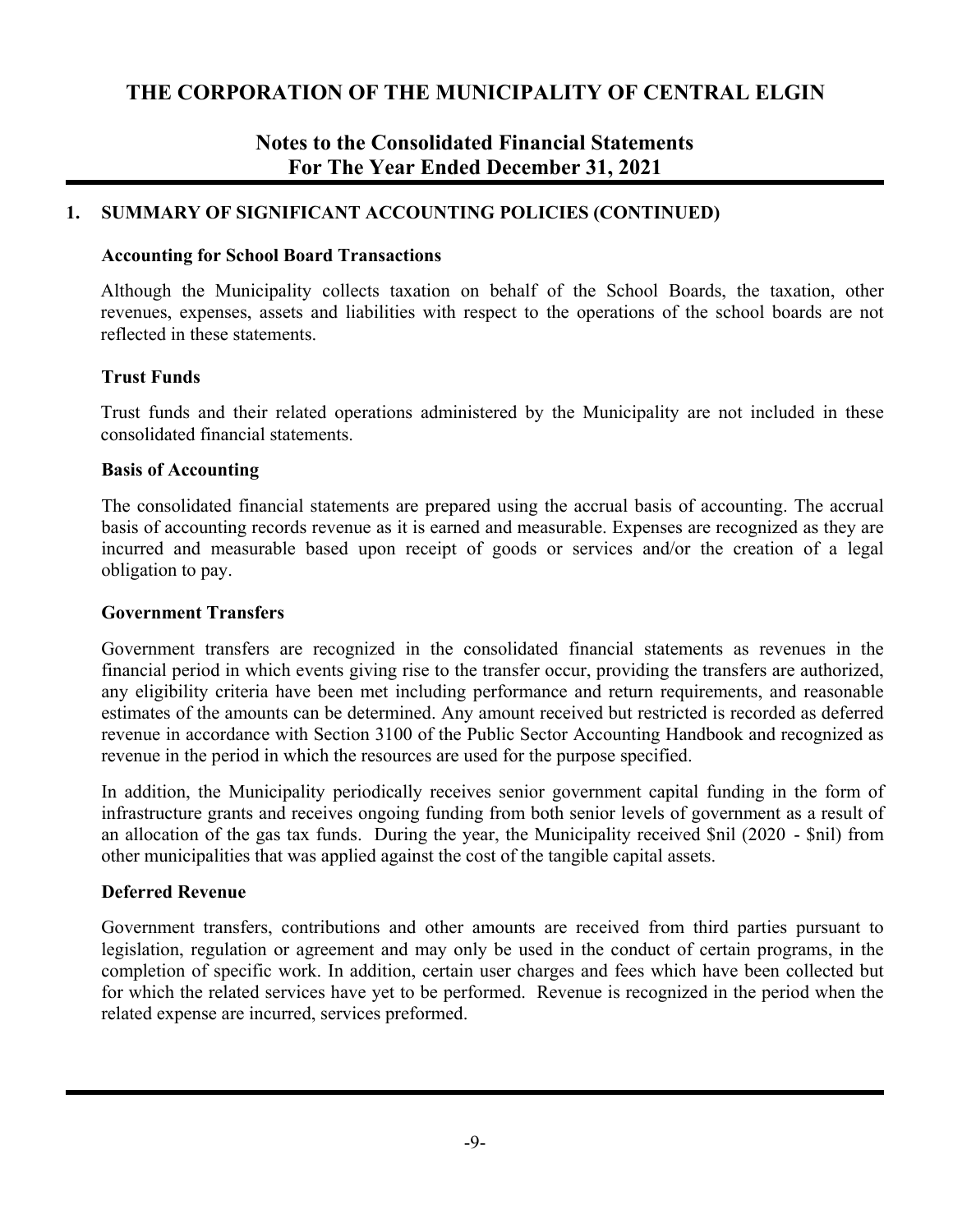## **Notes to the Consolidated Financial Statements For The Year Ended December 31, 2021**

### **1. SUMMARY OF SIGNIFICANT ACCOUNTING POLICIES (CONTINUED)**

#### **Investments**

Investments are recorded at cost plus accrued interest. Investment income earned on available funds is reported as revenue in the period earned. When required by funding government or related Act, investment income earned on deferred revenue is added to the deferred revenue balance.

### **Tax Revenues**

In 2021 the Municipality received \$16,035,284 (2020 - \$15,505,213) in property tax revenues for municipal purposes. The authority to levy and collect property taxes is established under the Municipal Act 2001, the Assessment Act, the Education Act, and other legislation.

The amount of the total annual property tax levy is determined each year through Council's approval of the annual budget. Municipal tax rates are set annually by Council for each class or type of property, in accordance with legislation and Council-approved policies, in order to raise the revenue required to meet operating budget requirements. Education tax rates are established by the Province each year in order to fund costs of education on a Province-wide basis.

Taxation revenues are recorded at the time billings are issued. Additional property tax revenue can be added throughout the year, related to new properties that become occupied, or that become subject to property tax, after the return of the annual assessment roll used for billing purposes. The Municipality may receive supplementary assessment rolls over the course of the year from MPAC that identify new or omitted assessments. Property taxes for these supplementary/omitted amounts are then billed according to the approved tax rate for the property class.

Taxation revenues in any year may also be reduced as a result of reductions in assessment value rising from assessment and/or tax appeals. Each year, an amount is identified to cover the estimated amount of revenue loss attributable to assessment appeals, tax appeals or other deficiencies in tax revenue (e.g. uncollectible amounts, write-offs, etc.).

### **Employee Benefit Plans**

The Municipality accounts for its participation in the Ontario Municipal Employees Retirement System (OMERS), a multi-employer public sector pension fund, as a defined contribution plan. The OMERS plan specifies the retirement benefits to be received by the employees based on the length of service and pay rates. Employee benefits include post employment benefits. Post employment benefits are subject to actuarial valuations and are accrued in accordance with the projected benefit method, prorated on service and management's best estimate of salary escalation and retirement ages of employees. Any actuarial gains and losses related to past service of employees are amortized over the expected average remaining service period.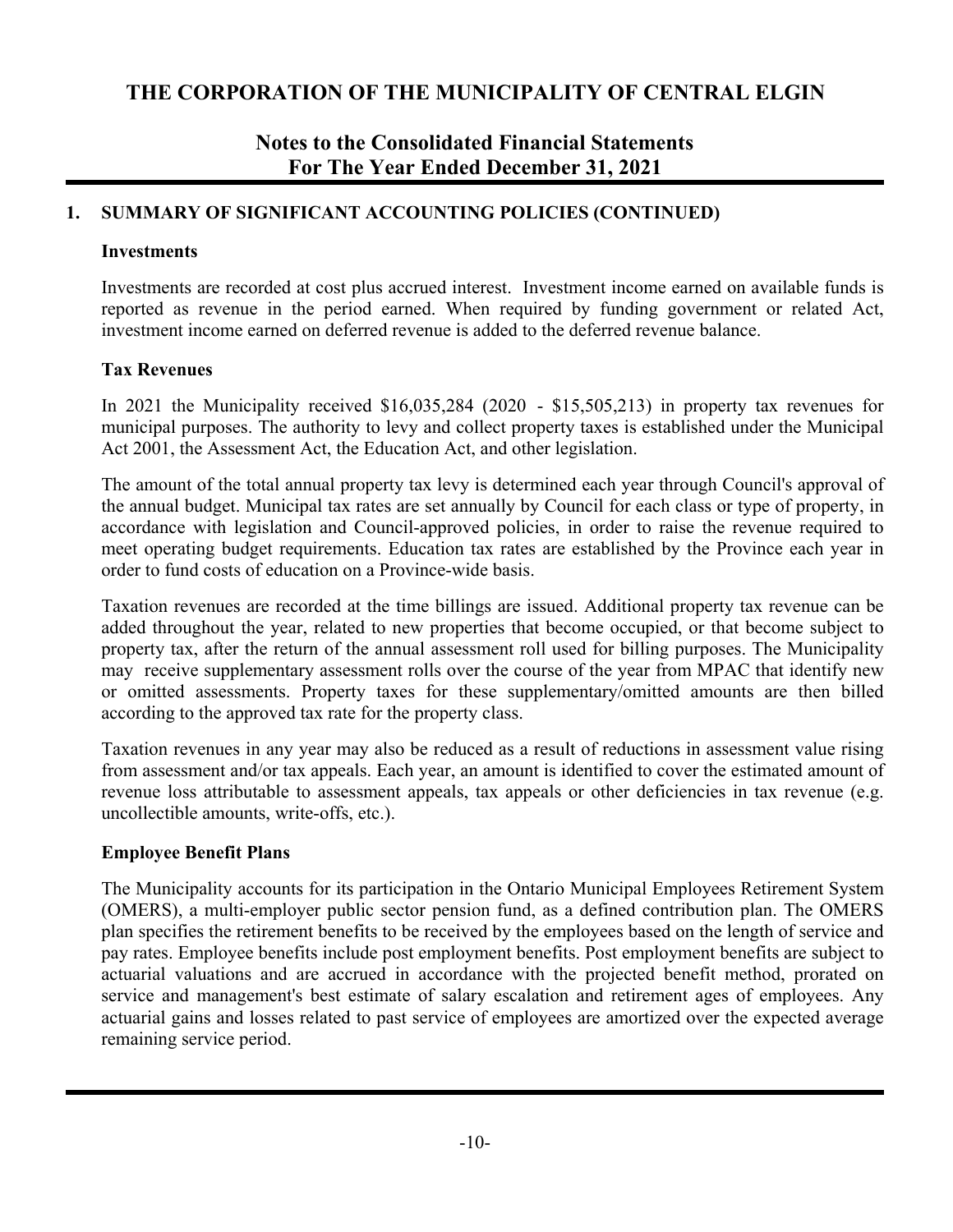### **Notes to the Consolidated Financial Statements For The Year Ended December 31, 2021**

### **1. SUMMARY OF SIGNIFICANT ACCOUNTING POLICIES (CONTINUED)**

#### **Non-Financial Assets**

Non-financial assets are not available to discharge existing liabilities and are held for use in the provision of services. They have useful lives extending beyond the current year and are not intended for sale in the ordinary course of operations. The change in non-financial assets during the year, together with the excess of revenues over expenses, provides the Change in Net Financial Assets for the year.

#### i) Tangible capital assets

Tangible capital assets are recorded at cost which includes all amounts that are directly attributable to acquisition, construction, development or betterment of the asset. The cost, less residual value, of the tangible capital assets are amortized on a straight-line basis over their estimated useful lives as follows:

| Building and components        | $20$ to 75 years |
|--------------------------------|------------------|
| Vehicles                       | 7 to 15 years    |
| Fire trucks                    | 20 years         |
| Machinery and equipment        | 5 to 30 years    |
| Land improvements              | 25 years         |
| Plants and facilities          | 20 to 75 years   |
| Roads                          | 6 to 60 years    |
| Bridges and other structures   | 40 to 80 years   |
| Underground and other networks | 15 to 100 years  |

No amortization is charged in the year of acquisition and a full year of amortization is charged in the year of disposal. Assets under construction are not amortized until the asset is available for productive use.

ii) Contributions of tangible capital assets

Tangible capital assets received as contributions are recorded at their fair value at the date of receipt and also are recorded as revenue. During the year roads and underground networks contributed to the Municipality totalled \$nil (2020 - \$nil) and were capitalized at their fair value at the time of receipt.

#### iii) Leases

Leases are classified as capital or operating leases. Leases which transfer substantially all of the benefits and risks incidental to ownership of property are accounted for as capital leases. All other leases are accounted for as operating leases and the related lease payments are charged to expenses as incurred.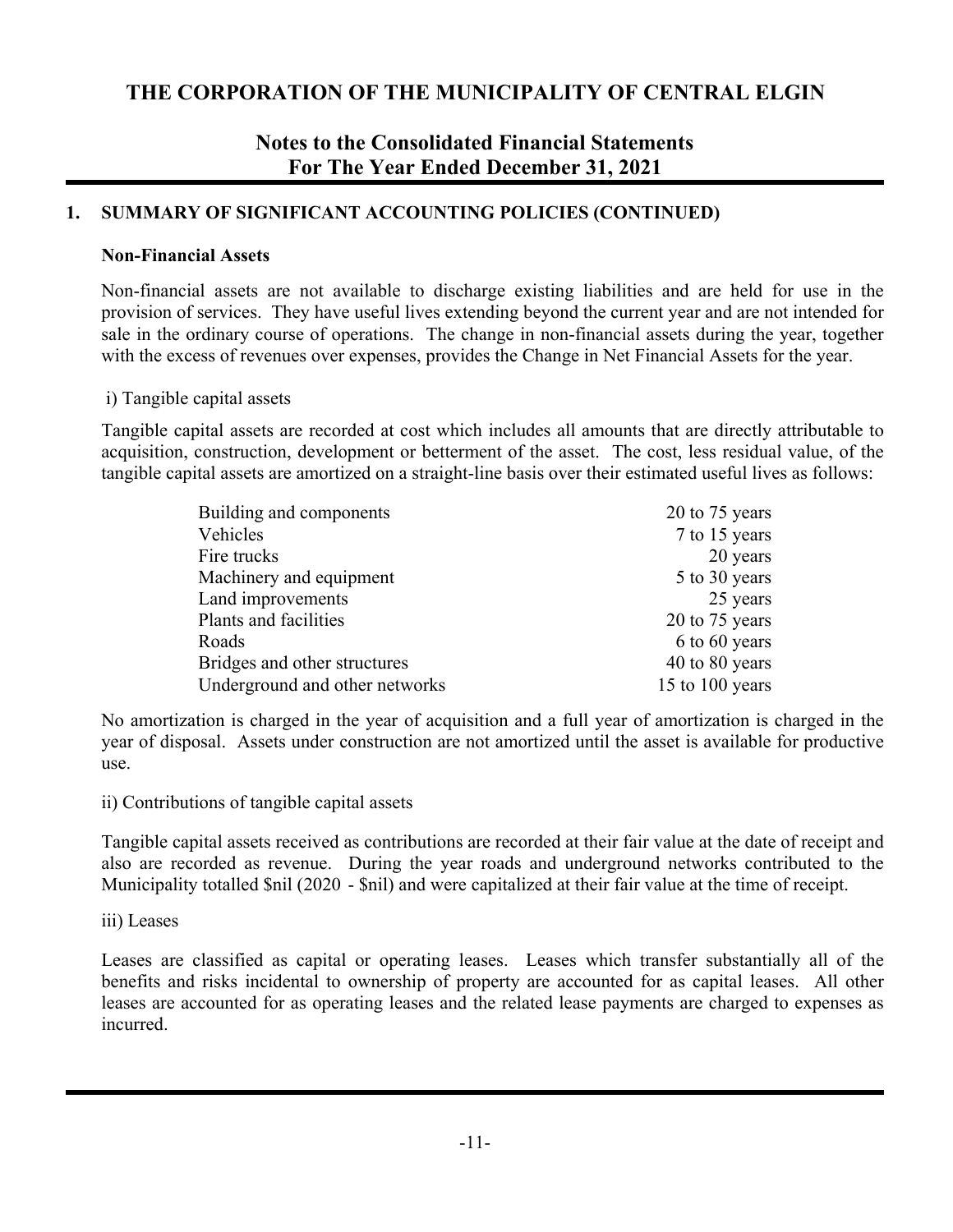## **Notes to the Consolidated Financial Statements For The Year Ended December 31, 2021**

### **1. SUMMARY OF SIGNIFICANT ACCOUNTING POLICIES (CONTINUED)**

### iv) Inventories

Inventories held for consumption are recorded at the lower of cost and replacement cost.

v) Works of art and cultural and historic assets

Works of art and cultural and historic assets are not recorded as assets in these financial statements.

### vi) Interest capitalization

Interest costs attributable to financing up-front costs of the acquisition, construction, or development of tangible capital assets will be expensed in the operating budget, and not capitalized.

### **Use of Estimates**

The preparation of financial statements in conformity with Canadian accounting standards for public sector entities requires management to make estimates and assumptions that affect the reported amounts of assets and liabilities and disclosure of contingent assets and liabilities at the date of the financial statements, and the reported amounts of revenues and expenditures during the period. Significant estimates include assumptions used in estimating useful life and net realizable value of tangible capital assets, provisions for accrued liabilities and in performing actuarial valuations of employee future benefits. Actual results could differ from these estimates.

### **Environmental Provisions and Contaminated Sites**

The Municipality may be exposed to litigation or other costs of remediation due to contaminated properties in its jurisdiction. A liability for remediation is recognized in the financial statements when an environmental standard exists, contamination exceeds the standard, the government is responsible for the remediation and a reasonable estimate of the liability can be made. As at December 31, 2021 there were no properties that the Municipality was responsible to remedy and as such no liability has been accrued.

### **Recent Accounting Pronouncements**

PSAB released a standard related to Financial Instruments (PS 3450). The standard applies to all local governments for fiscal years beginning on or after April 1, 2022. The standard applies to all types of financial instruments. The new standard requires equity and derivative instruments be measured at fair value, with changes in value being recorded in statement of remeasurement gains/losses. The standard gives the option of cost/amortized cost vs. fair value of remaining instruments, which is elected upon by the government organization. The Municipality has not yet determined what, if any, financial reporting implications may arise from this standard.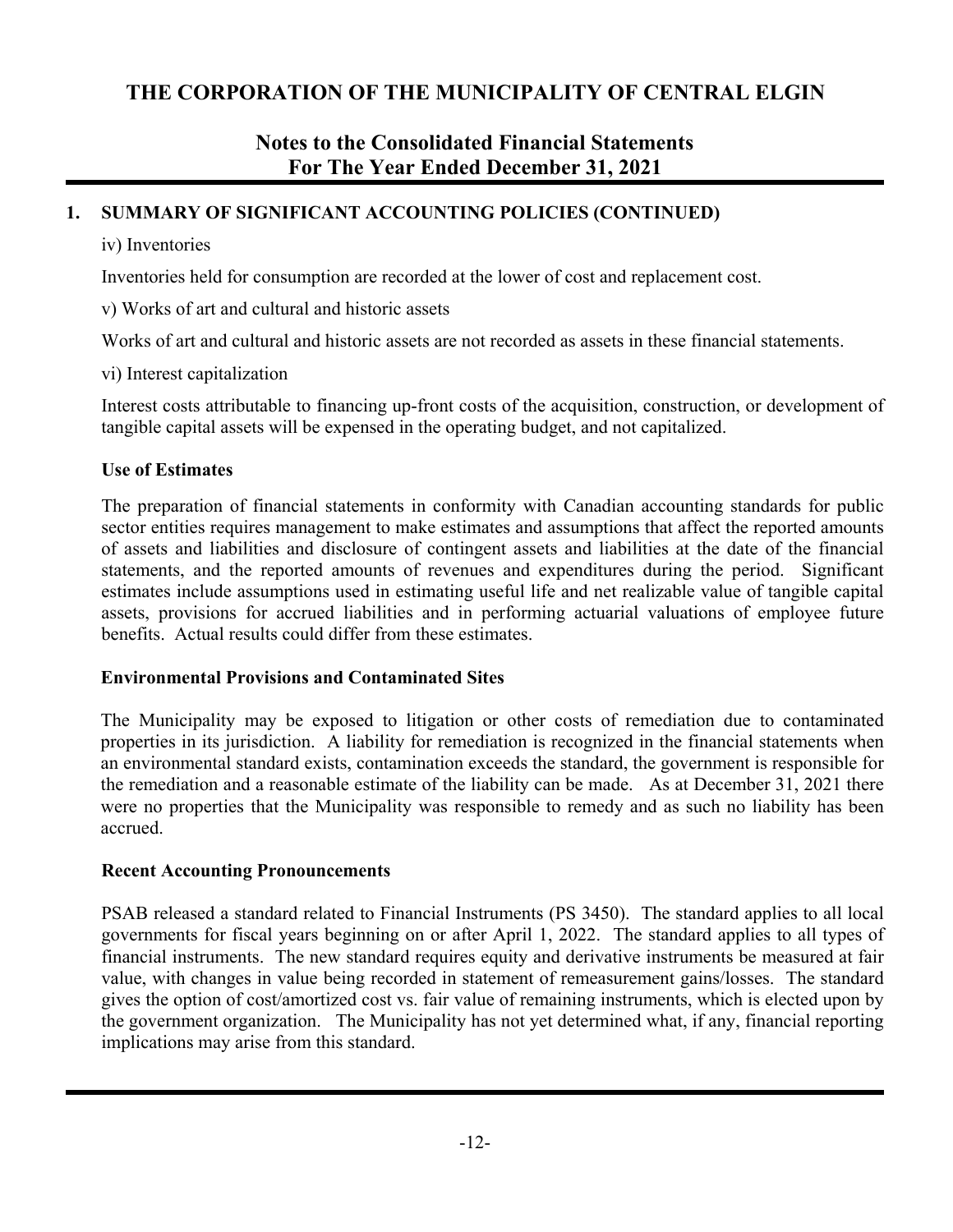### **Notes to the Consolidated Financial Statements For The Year Ended December 31, 2021**

#### **2. HARBOUR TRANSFER AND INVESTMENTS**

During 2010 the Municipality signed an agreement with the Federal Ministry of Transport to transfer the harbour property in Port Stanley. As part of this transfer the Municipality also entered into an operating agreement and contribution agreement. As part of the contribution agreement the Municipality received \$13,515,900 to be maintained in a separate bank account for the term of the contribution agreement (September 2030). These funds can be used for eligible expenditures as outlined in the contribution agreement and any unexpended funds must be returned to the Ministry of Transport at the end of the contribution agreement. At year end, the Municipality had invested these funds in fixed income and cash equivalents as follows:

|                              | 2021             |                     | 2020             |              |
|------------------------------|------------------|---------------------|------------------|--------------|
|                              | Cost             | <b>Market Value</b> | Cost             | Market Value |
|                              |                  |                     |                  |              |
| Federal and provincial bonds | 316,944          | 315,194             | 725,596          | 710,751      |
| Corporate bonds              | 1,622,905        | 1,650,842           | 1,516,904        | 1,560,236    |
| Cash and cash equivalents    | 999,691          | 999,691             | 685,365          | 685,365      |
|                              | <u>2,939,540</u> | 2,965,727           | <u>2,927,865</u> | 2,956,352    |

The federal and provincial bonds mature on dates ranging from 2022-2023 and yielding interest rates from 1.91% to 2.4% and the corporate bonds mature from 2022-2023 and yielding an interest rate from 0.76% to 3.0%. These investments earned income of \$47,644 (2020 - \$58,248) and a loss on sale of \$28,652 (2020 - loss of \$7,179). This income is reported in the Obligatory Reserve Funds. These assets are reported as an obligatory reserve fund (Note 8) as per the Harbour contribution agreement until utilized for specific capital and expenditures related to the harbour. The obligatory reserve fund is reported as \$2,188,037 (2020 - \$2,436,035). The Municipality is required to transfer \$751,503 (2020 - \$491,830) from these investments to operations to fund the harbour operations.

### **3. LOAN RECEIVABLE**

The loan arose on September 1, 2000 as a result of the restructuring of the Hydro-Electric Power Commission of the Corporation of the Municipality of Central Elgin under Bill 35. The loan is receivable from ERTH Corporation with no specific terms of repayment, bearing interest at a rate of 7.25% commencing January 1, 2003. In 2021, \$78,083 (2020 - \$78,083) was charged and received on this loan. The loan is convertible to Class B shares of ERTH Corporation.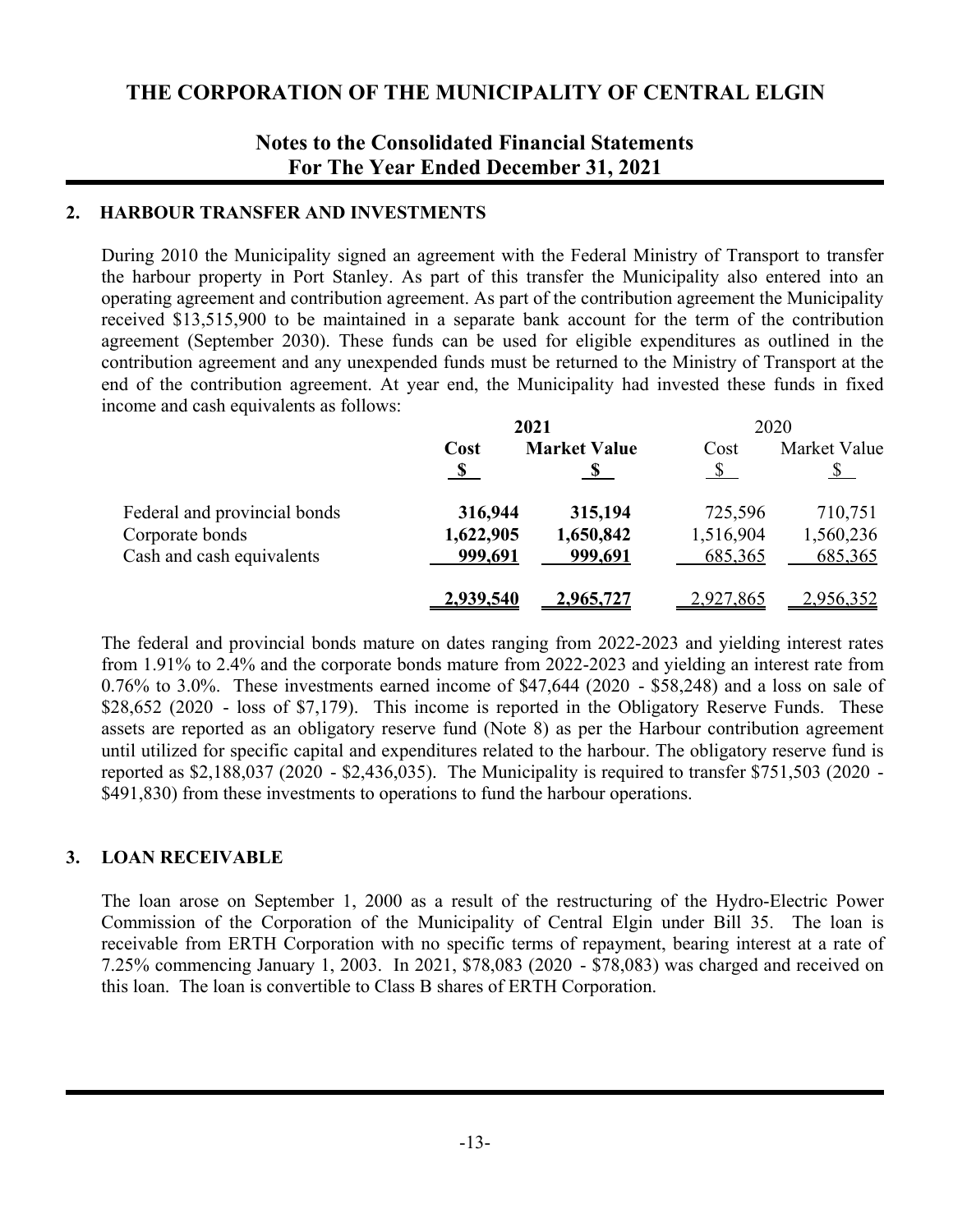## **Notes to the Consolidated Financial Statements For The Year Ended December 31, 2021**

#### **4. TAXES RECEIVABLE**

Taxes receivable are reported net of allowance for doubtful accounts. Balances as at December 31 were as follows:

|    |                                                        | 2021<br>$\mathbf{s}$ | 2020<br>$\mathbb{S}$ |
|----|--------------------------------------------------------|----------------------|----------------------|
|    | Current taxes receivable                               | 967,287              | 1,054,181            |
|    | Arrears taxes receivable                               | 787,553              | 1,375,301            |
|    | Penalties and interest                                 | 414,314              | 480,064              |
|    | Allowance for doubtful accounts                        | (56,261)             | (56,261)             |
|    |                                                        | 2,112,893            | 2,853,285            |
| 5. | <b>ACCOUNTS RECEIVABLE</b>                             | 2021<br>S.           | 2020<br>$\mathbb{S}$ |
|    | Trade and other                                        | 669,735              | 546,200              |
|    | HST receivable                                         | 759,522              | 1,335,930            |
|    | St. Thomas Cemetery Company loan receivable - interest |                      |                      |
|    | free, \$5,000 per annum, due July 2027                 | 25,000               | 35,000               |
|    | Water and sewer receivables                            | 507,046              | 930,506              |
|    | Government funding, municipalities and school boards   | 342,233              | 110,206              |
|    | Drain receivables                                      | 1,404,244            | 712,404              |
|    |                                                        | 3,707,780            | 3,670,246            |

#### **6. BANK INDEBTEDNESS**

The Municipality has available a \$3,500,000 line of credit with the Bank of Montreal. This line of credit bears interest at the bank's prime rate. At year end, the Municipality had been advanced \$nil (2020 - \$nil) on this facility.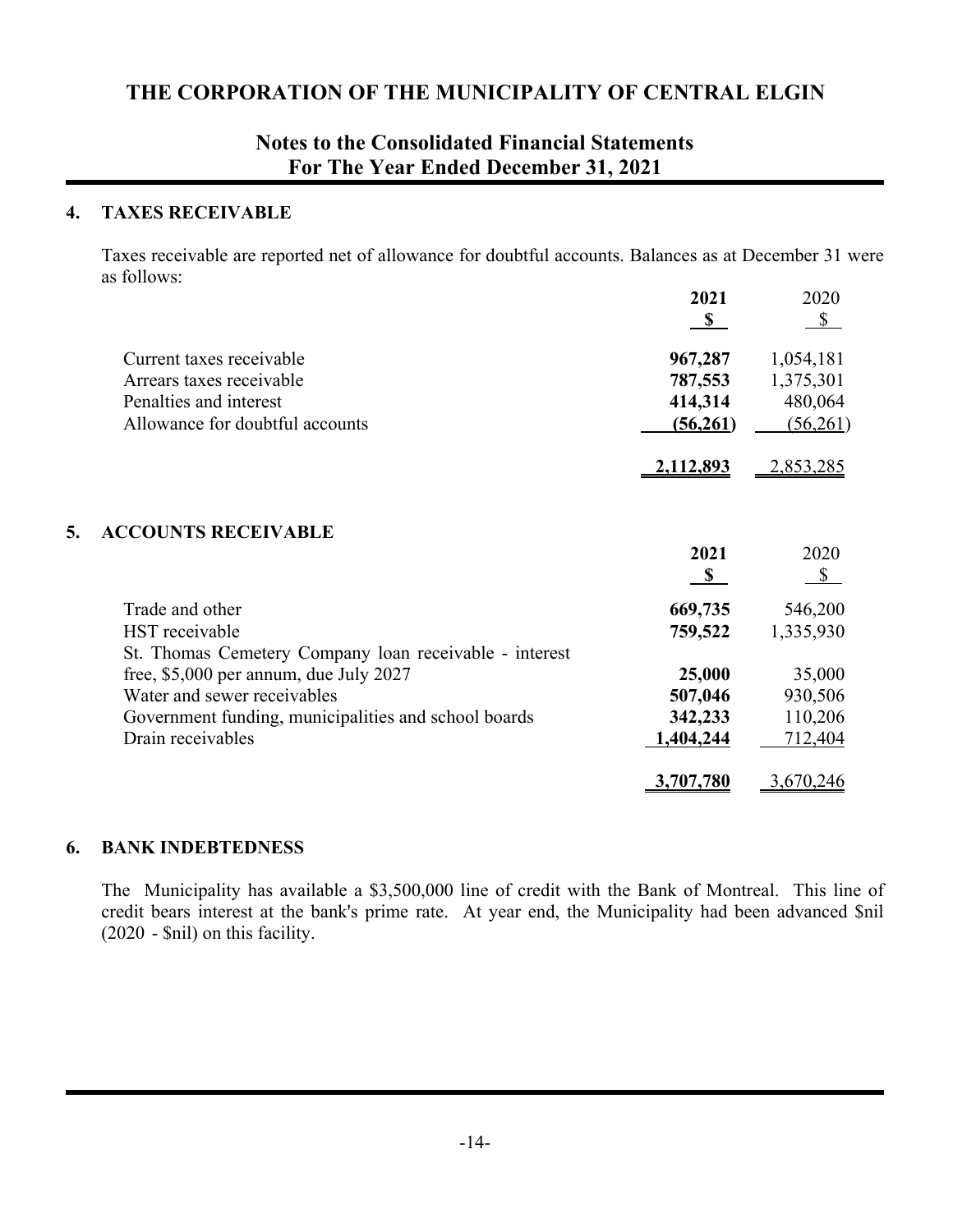## **Notes to the Consolidated Financial Statements For The Year Ended December 31, 2021**

#### **7. INVESTMENT IN ERTH CORPORATION**

The Municipality owns 7.148% (2020 - 7.148%) of ERTH Corporation and received \$70,051 (2020 - \$37,170) in dividends during the year. The ERTH Corporation is the electricity distribution utility for the Municipality's urban residents.

As a business enterprise of the Municipality it is accounted for on a modified equity basis in these financial statements and reports only the Municipality's portion of income (loss) on the financial statements. The following table provides condensed supplementary financial information for the ERTH Corporation for the year ended December 31:

|                                                             | 2021         | 2020              |
|-------------------------------------------------------------|--------------|-------------------|
|                                                             | $\mathbf{s}$ | $\mathbb{S}$      |
| <b>Financial Position:</b>                                  |              |                   |
| Current assets                                              | 21,000,436   | 20,427,673        |
| Capital and other long-term assets                          | 81,509,666   | 79,294,730        |
| Regulatory assets                                           | 7,854,668    | 7,013,613         |
| <b>Total</b> assets                                         | 110,364,770  | 106,736,016       |
| <b>Current liabilities</b>                                  | 24,512,383   | 24,670,683        |
| Other liabilities                                           | 52,691,924   | 51,812,417        |
| Regulatory liabilities                                      | 514,371      | 547,922           |
| <b>Total liabilities</b>                                    | 77,718,678   | $-77,031,022$     |
| Total share capital and equity                              | 32,646,092   | <u>29,704,994</u> |
| <b>Results of operations:</b>                               |              |                   |
| Total revenues from operations                              | 96,543,343   | 99,075,396        |
| Total operating and other expenses                          | 92,622,245   | 96,129,513        |
| Total net income                                            | 3,921,098    | 2,945,883         |
| Municipality portion of net income - 7.148% (2020 - 7.148%) | 280,280      | 210,572           |
| Dividends received                                          | (70, 051)    | (37, 170)         |
| Opening investment in ERTH Corporation                      | 1,840,393    | 1,666,991         |
|                                                             |              |                   |
|                                                             | 2,050,622    | 1,840,393         |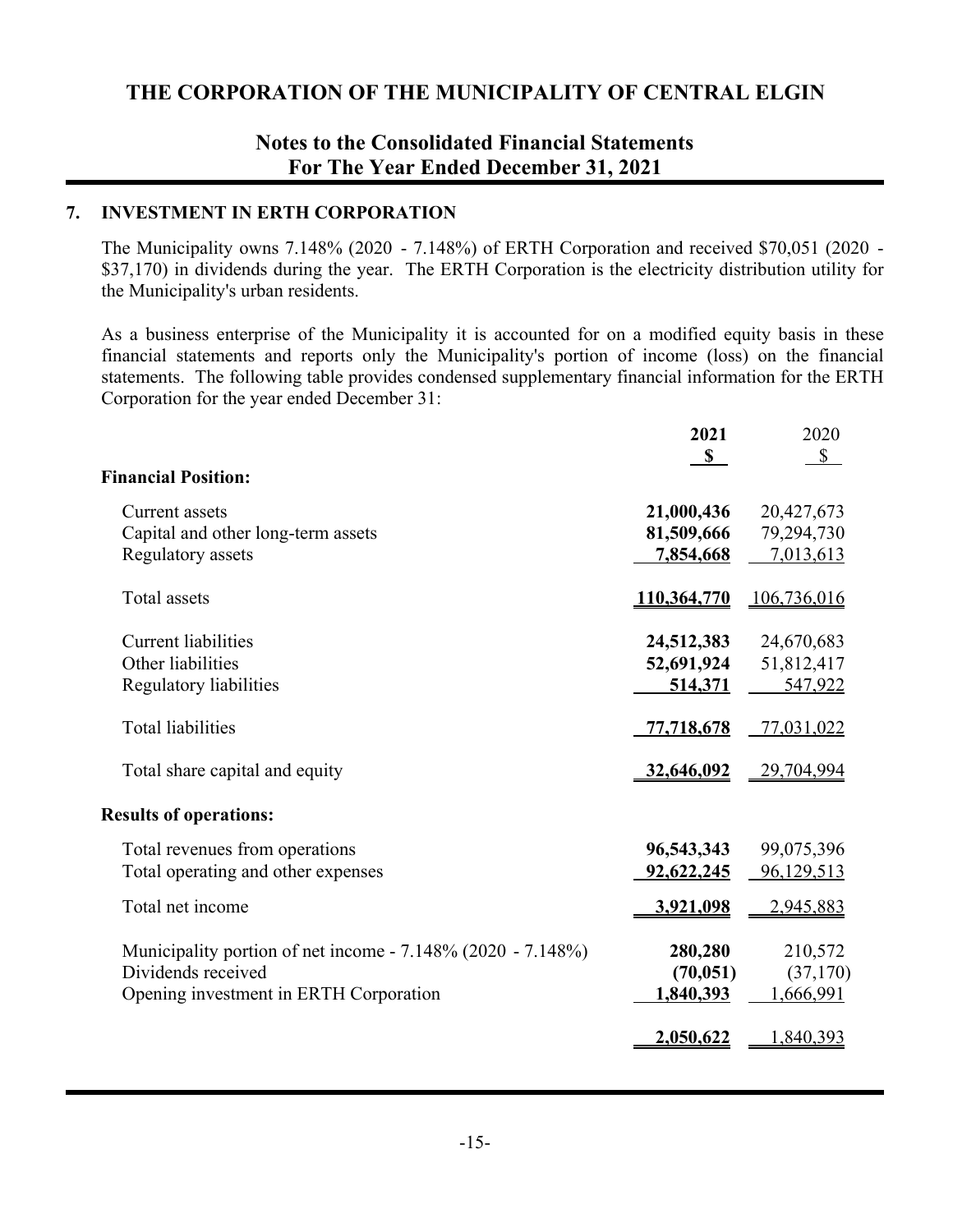### **Notes to the Consolidated Financial Statements For The Year Ended December 31, 2021**

#### **8. DEFERRED REVENUE - OBLIGATORY RESERVE FUNDS**

A requirement of the public sector accounting principles of the Chartered Professional Accountants of Canada, is that obligatory reserve funds be reported as deferred revenue. This requirement is in place as provincial legislation restricts how these funds may be used and under certain circumstances these funds may possibly be refunded. The balances in the obligatory reserve funds of the Municipality are summarized below:

|                                | 2021                      | 2020                 |
|--------------------------------|---------------------------|----------------------|
|                                | $\boldsymbol{\mathsf{S}}$ | $\sqrt{\frac{1}{2}}$ |
| Development charges            | 1,950,950                 | 1,453,913            |
| Parkland                       | 184,552                   | 179,253              |
| Harbour contribution agreement | 2,188,037                 | 2,436,035            |
| Other - building, trust funds  | 724,543                   | 529,522              |
|                                | 5,048,082                 | 4,598,723            |

#### **9. GUARANTEES AND COMMITMENTS**

The Municipality has provided a letter of credit for \$778,000 to the Department of Fisheries and Oceans. This letter of credit has a monthly fee of 0.1%.

### **10. OPERATION OF SCHOOL BOARDS AND THE COUNTY OF ELGIN**

During 2021, requisitions were made by the school boards and the County of Elgin requiring the Municipality to collect property taxes and payments in lieu of property taxes on their behalf. The amounts collected and remitted are summarized below:

|                                                                 | School<br><b>Boards</b> | County                |
|-----------------------------------------------------------------|-------------------------|-----------------------|
| Taxation and user charges<br>Share of payments in lieu of taxes | 3,394,749<br>28,584     | 11,943,553<br>144,245 |
| Amounts requisitioned                                           | 3,423,333               | 12,087,798            |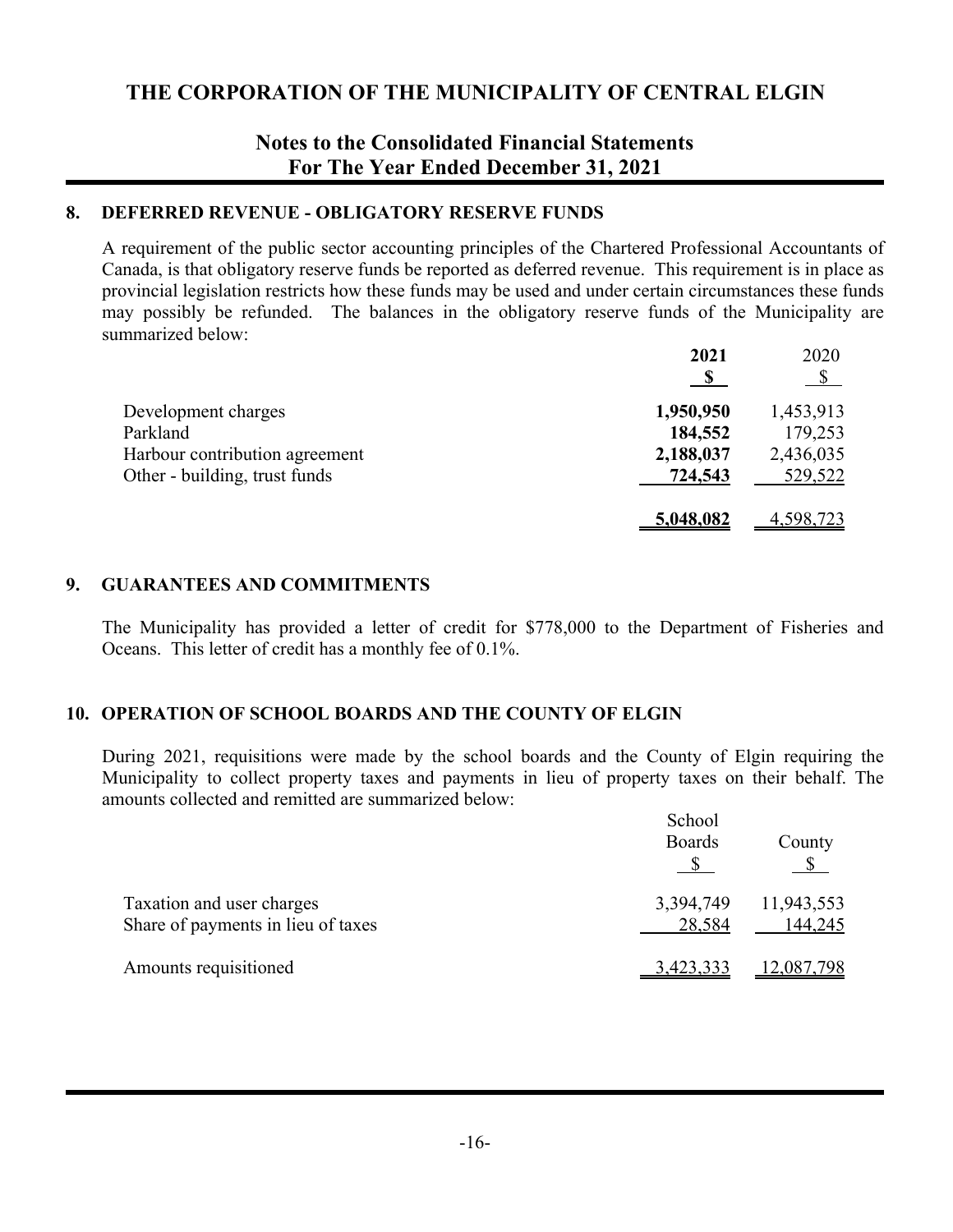# **Notes to the Consolidated Financial Statements For The Year Ended December 31, 2021**

#### **11. LONG-TERM DEBT**

a) The balance of the long-term debt reported on the Consolidated Statement of Financial Position consists of the following:

|                                                                                                                                                                  | 2021                      | 2020                      |
|------------------------------------------------------------------------------------------------------------------------------------------------------------------|---------------------------|---------------------------|
| Ontario Infrastructure and Lands Corporation, 2.43%,<br>repayable in blended semi annual payments of \$587,924, due<br>November 2025 (33% funded by tax revenue) | $\mathbb{S}$<br>4,456,314 | $\mathbb{S}$<br>5,504,729 |
| Ontario Infrastructure and Lands Corporation, 2.45%,<br>repayable in blended semi annual payments of \$261,810, due<br>May 2027                                  | 2,679,011                 | 3,128,716                 |
| Ontario Infrastructure and Lands Corporation, 3.33%,<br>repayable in blended semi-annual payments of \$566,740, due<br>June 2042                                 | 16,742,676                | 17,304,553                |
| OIPC, 4.89%, repayable in blended semi-annual payments of<br>\$157,460, due March 2035                                                                           | 3,085,477                 | 3,243,691                 |
| OIPC, 4.86%, repayable in blended semi-annual payments of<br>\$278,627, due December 2025                                                                        | 2,003,769                 | 2,447,403                 |
| OIPC, 4.54%, repayable in semi-annual principal payments<br>of \$46,489, due January 2027                                                                        | 511,377                   | 604,355                   |
| Various debenture and drain loans, varying interest and<br>repayment terms                                                                                       | 40,000                    | 50,000                    |
| Consolidated water board debt, varying interest and<br>repayment terms                                                                                           | 172,691                   | 223,707                   |
| Federation of Canadian Municipalities (FCM), 1.85%,<br>repayable in blended semi annual payments of \$89,548, due                                                |                           |                           |
| August 2031 (funded by development charges)                                                                                                                      | 1,628,300                 |                           |
|                                                                                                                                                                  | 31,319,615                | 32,507,154                |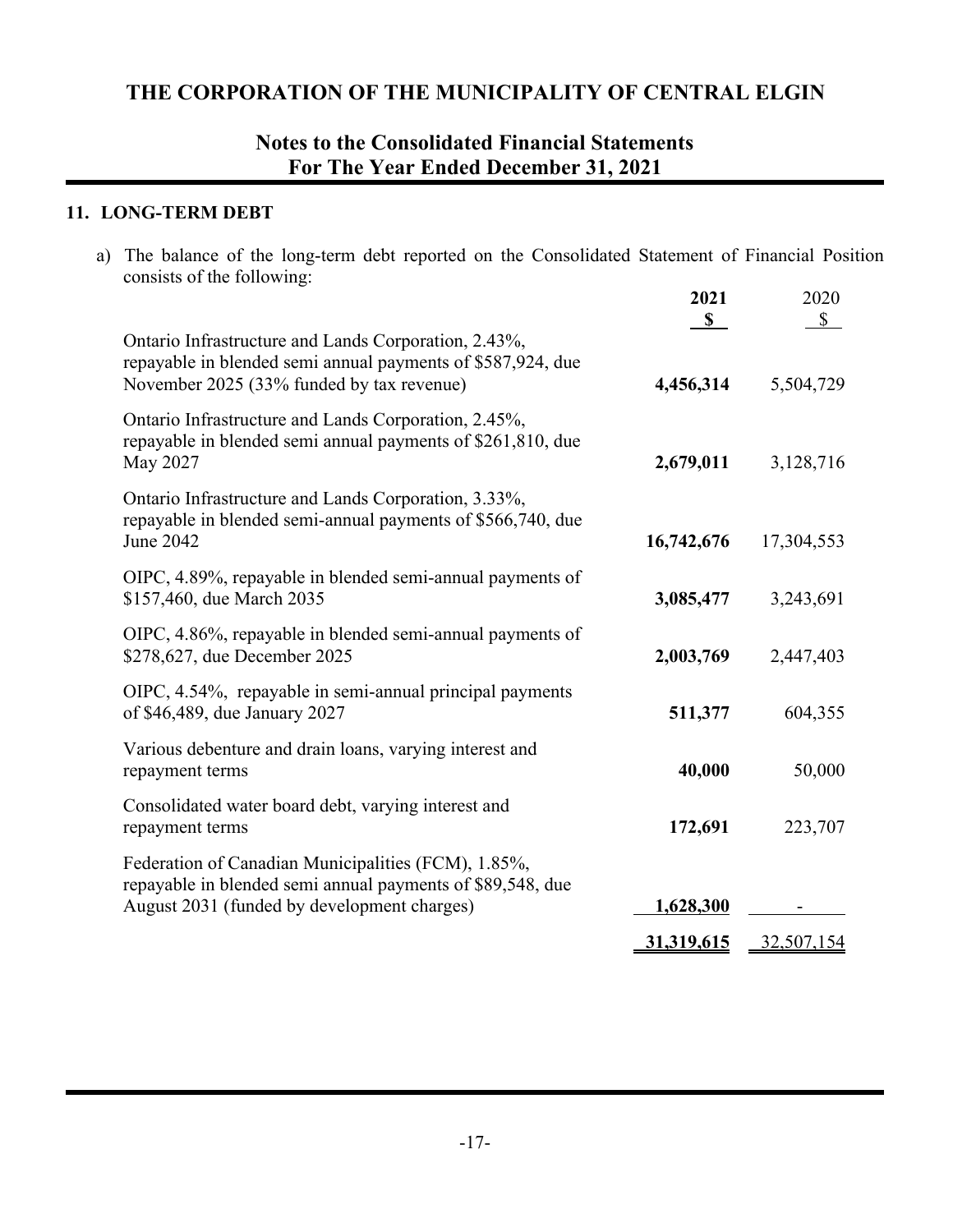### **Notes to the Consolidated Financial Statements For The Year Ended December 31, 2021**

### **11. LONG-TERM DEBT (CONTINUED)**

Principal repayments are summarized as follows:

|        | Development<br>Charges | Tax<br>Revenue | User<br>Charges | Total      |
|--------|------------------------|----------------|-----------------|------------|
| 2022   | 149,667                | 375,176        | 2,527,387       | 3,052,230  |
| 2023   | 152,449                | 384,103        | 2,580,768       | 3,117,320  |
| 2024   | 155,280                | 393,249        | 2,663,530       | 3,212,059  |
| 2025   | 158,198                | 402,619        | 2,749,327       | 3,310,144  |
| 2026   | 161,109                |                | 1,493,483       | 1,654,592  |
| Beyond | 851,897                |                | 16, 121, 373    | 16,973,270 |
| Total  | 1,628,600              | 1,555,147      | 28, 135, 868    | 31,319,615 |

- b) All long-term debt issued on or before December 31, 1992 have received approval of the Ontario Municipal Board. Long-term debt issued after January 31, 1993 have been approved by by-law. The annual principal and interest payments required to service these liabilities are within the annual debt repayment limit prescribed by the Ministry of Municipal Affairs and Housing;
- c) Interest expense on long-term debt in 2021 amounted to \$1,075,060 (2020 \$1,186,322).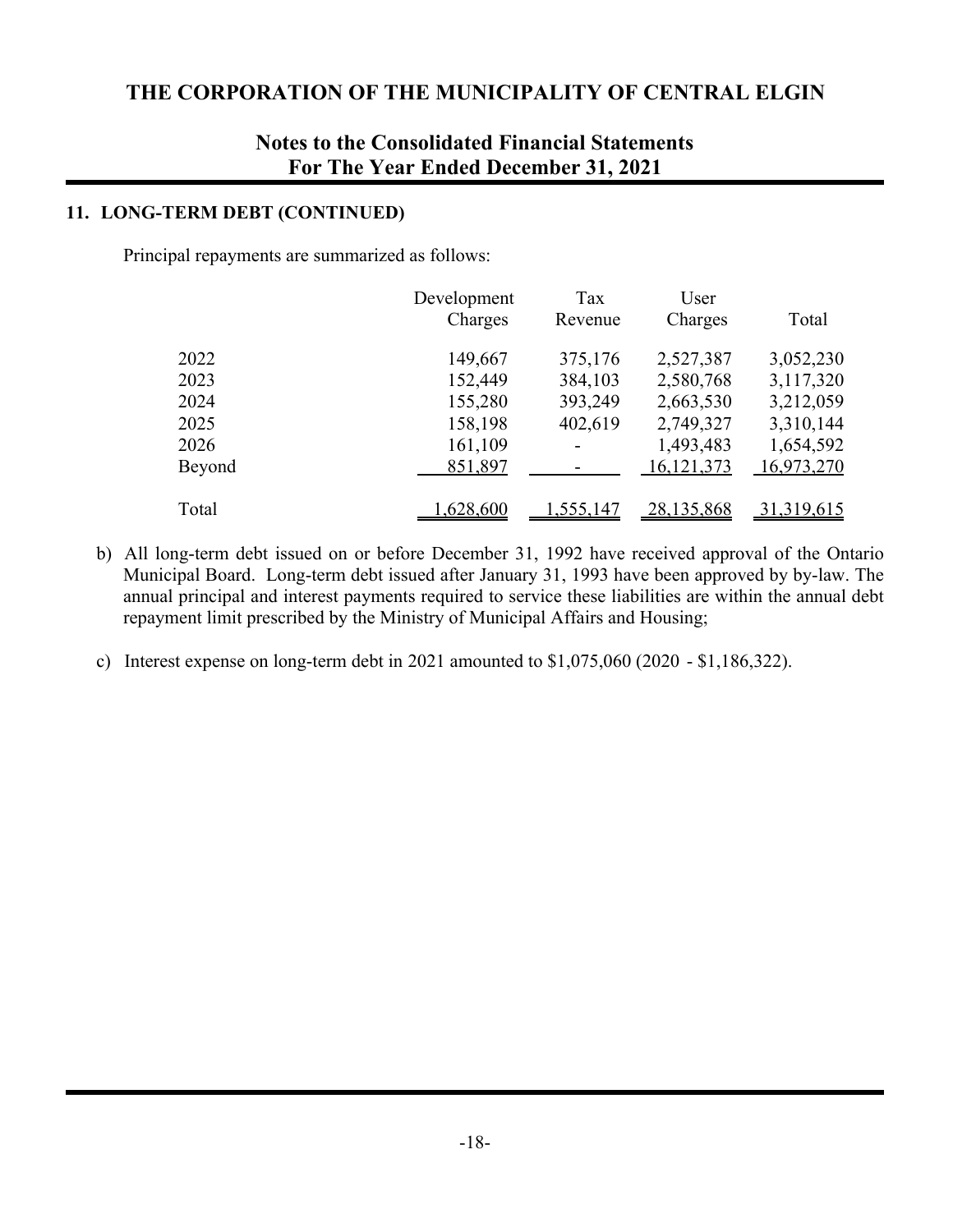# **Notes to the Consolidated Financial Statements For The Year Ended December 31, 2021**

## **12. TANGIBLE CAPITAL ASSETS**

| December 31, 2021                     |             |            |               |             |
|---------------------------------------|-------------|------------|---------------|-------------|
| Cost                                  | Opening     | Additions  | Disposals     | Ending      |
| <b>Infrastructure</b>                 |             |            |               |             |
| Land                                  | 710,314     | 2,793      |               | 713,107     |
| Buildings/Building Improvements       | 45,648,089  | 10,386     | (838)         | 45,657,637  |
| Machinery and Equipment               | 5,179,147   | 61,581     | (10, 928)     | 5,229,800   |
| Linear - Roadways                     | 81,420,717  | 2,314,929  |               | 83,735,646  |
| Linear - Sewer and Water Services     | 53,189,757  | 1,380,376  | (1,016)       | 54,569,117  |
| <b>Infrastructure Total</b>           | 186,148,024 | 3,770,065  | (12, 782)     | 189,905,307 |
| General                               |             |            |               |             |
| Land                                  | 5,673,890   | 64,241     |               | 5,738,131   |
| Land Improvements                     | 4,793,273   | 22,489     |               | 4,815,762   |
| Building/Building Improvements        | 11,214,619  | 50,947     |               | 11,265,566  |
| Machinery and Equipment               | 4,933,580   | 236,255    | (19,760)      | 5,150,075   |
| Vehicle                               | 8,063,733   | 955,835    | (512, 347)    | 8,507,221   |
| <b>General Total</b>                  | 34,679,095  | 1,329,767  | (532, 107)    | 35,476,755  |
| Assets under construction             | 4,762,047   | 5,175,883  | (999, 465)    | 8,938,465   |
| <b>Total Cost</b>                     | 225,589,166 | 10,275,715 | (1, 544, 354) | 234,320,527 |
|                                       |             |            |               |             |
| <b>Accumulated Amortization</b>       | Opening     | Additions  | Disposals     | Ending      |
| <b>Infrastructure</b>                 |             |            |               |             |
|                                       |             |            |               |             |
| Buildings/Building Improvements       | 9,352,902   | 1,500,632  | (838)         | 10,852,696  |
| Machinery and Equipment               | 3,716,483   | 121,661    | (10, 928)     | 3,827,216   |
| Linear - Roadways                     | 28,838,029  | 2,637,298  |               | 31,475,327  |
| Linear - Sewer and Water Services     | 11,273,155  | 655,270    | (1,016)       | 11,927,409  |
| <b>Infrastructure Total</b>           | 53,180,569  | 4,914,861  | (12, 782)     | 58,082,648  |
| General                               |             |            |               |             |
| Land Improvements                     | 1,822,079   | 369,239    |               | 2,191,318   |
| Building/Building Improvements        | 5,418,043   | 264,358    |               | 5,682,401   |
| Machinery and Equipment               | 2,593,499   | 286,630    |               | 2,880,129   |
| Vehicle                               | 3,155,835   | 805,654    | (495,970)     | 3,465,519   |
| <b>General Total</b>                  | 12,989,456  | 1,725,881  | (495,970)     | 14,219,367  |
| <b>Total Accumulated Amortization</b> | 66,170,025  | 6,640,742  | (508, 752)    | 72,302,015  |
|                                       |             |            |               |             |
| <b>Net Book Value</b>                 | Opening     |            |               | Ending      |
| Infrastructure                        |             |            |               |             |
| Land                                  | 710,314     |            |               | 713,107     |
| Building/Building Improvements        | 36,295,187  |            |               | 34,804,941  |
| Machinery and Equipment               | 1,462,664   |            |               | 1,402,584   |
| Linear - Roadways                     | 52,582,688  |            |               | 52,260,319  |
| Linear - Sewer and Water Services     | 41,916,602  |            |               | 42,641,708  |
|                                       | 132,967,455 |            |               | 131,822,659 |
| General                               |             |            |               |             |
| Land                                  | 5,673,890   |            |               | 5,738,131   |
| Land Improvements                     | 2,971,194   |            |               | 2,624,444   |
| Building/Building Improvements        | 5,796,576   |            |               | 5,583,165   |
| Machinery and Equipment               | 2,340,081   |            |               | 2,269,946   |
| Vehicles                              | 4,907,898   |            |               | 5,041,702   |
|                                       | 21,689,639  |            |               | 21,257,388  |
| Assets under construction             | 4,762,047   |            |               | 8,938,465   |
| <b>Total Net Book Value</b>           | 159,419,141 |            |               | 162,018,512 |
|                                       |             |            |               |             |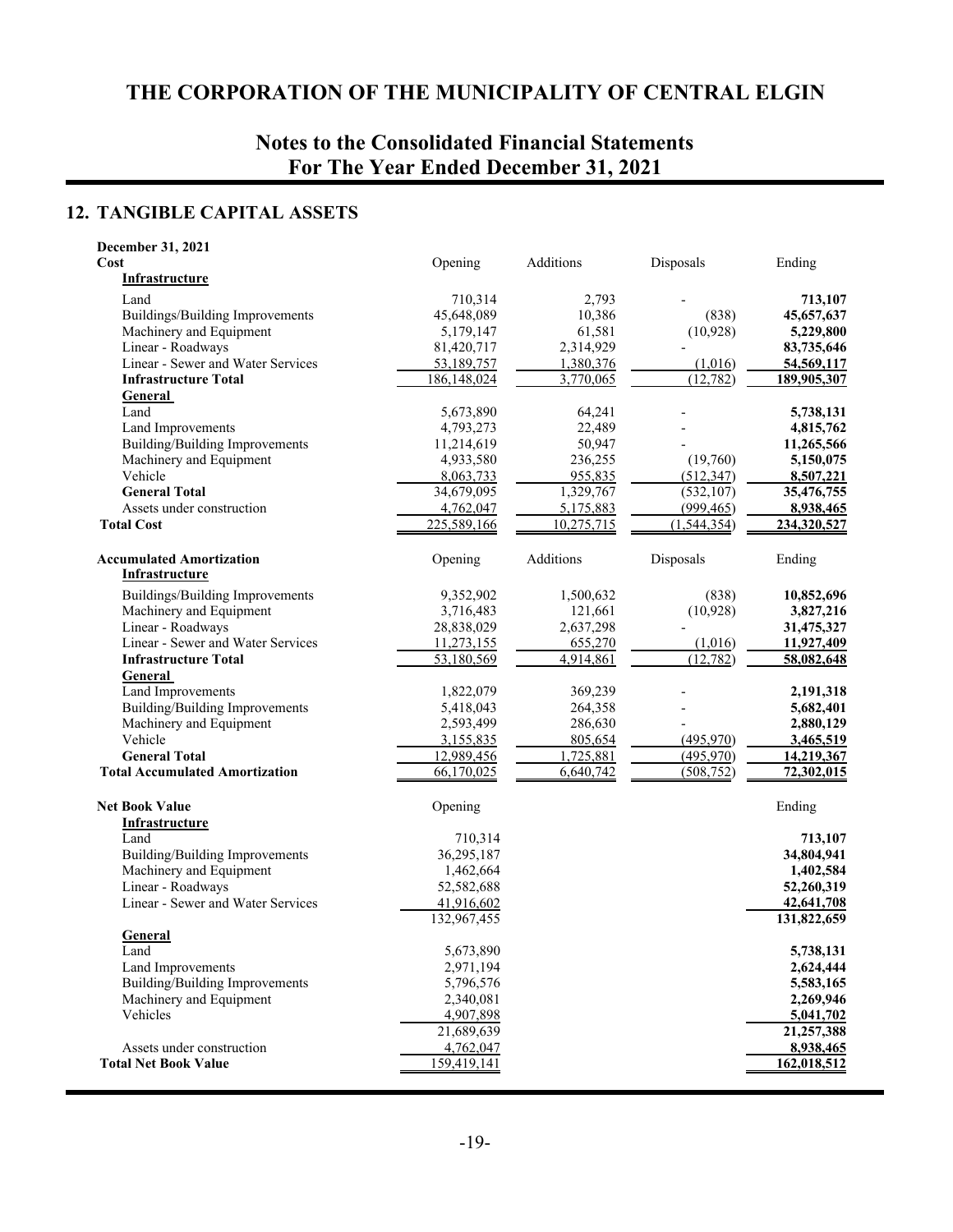# **Notes to the Consolidated Financial Statements For The Year Ended December 31, 2021**

## **12. TANGIBLE CAPITAL ASSETS (CONTINUED)**

| December 31, 2020                     |             |                        |             |                        |
|---------------------------------------|-------------|------------------------|-------------|------------------------|
| Cost                                  | Opening     | Additions              | Disposals   | Ending                 |
| <b>Infrastructure</b>                 |             |                        |             |                        |
| Land                                  | 260,421     | 449,893                |             | 710,314                |
| Buildings/Building Improvements       | 45,621,412  | 29,564                 | (2,887)     | 45,648,089             |
| Machinery and Equipment               | 5,164,236   | 14,911                 |             | 5,179,147              |
| Linear - Roadways                     | 79,712,737  | 1,707,980              |             | 81,420,717             |
| Linear - Sewer and Water Services     | 51,030,237  | 2,159,520              |             | 53,189,757             |
| <b>Infrastructure Total</b>           | 181,789,043 | 4,361,868              | (2,887)     | 186,148,024            |
| General                               |             |                        |             |                        |
| Land                                  | 5,673,890   |                        |             | 5,673,890              |
| Land Improvements                     | 4,894,473   | 594,573                | (695, 773)  | 4,793,273              |
| Building/Building Improvements        | 11,122,489  | 92,130                 |             | 11,214,619             |
| Machinery and Equipment               | 4,655,859   | 285,030                | (7,309)     | 4,933,580              |
| Vehicle                               | 7,866,516   | 572,427                | (375,210)   | 8,063,733              |
| <b>General Total</b>                  | 34,213,227  | 1,544,160              | (1,078,292) | 34,679,095             |
| Assets under construction             | 601,379     | 4,699,524              | (538, 856)  | 4,762,047              |
| <b>Total Cost</b>                     | 216,603,649 | 10,605,552             | (1,620,035) | 225,589,166            |
|                                       |             |                        |             |                        |
| <b>Accumulated Amortization</b>       | Opening     | Amortization           | Disposal    | Ending                 |
| <b>Infrastructure</b>                 |             |                        |             |                        |
| Buildings/Building Improvements       | 7,847,980   | 1,507,809              | (2,887)     | 9,352,902              |
| Machinery and Equipment               | 3,595,267   | 121,216                |             | 3,716,483              |
| Linear - Roadways                     | 26,237,152  | 2,600,877              |             | 28,838,029             |
| Linear - Sewer and Water Services     | 10,639,299  | 633,856                |             | 11,273,155             |
| <b>Infrastructure Total</b>           | 48,319,698  | 4,863,758              | (2,887)     | 53,180,569             |
| General                               |             |                        |             |                        |
| Land Improvements                     | 1,479,305   | 342,774                |             |                        |
| Building/Building Improvements        | 5,165,965   | 252,078                |             | 1,822,079              |
| Machinery and Equipment               | 2,336,841   | 259,094                | (2, 436)    | 5,418,043<br>2,593,499 |
| Vehicle                               | 2,717,643   | 813,402                | (375,210)   |                        |
| <b>General Total</b>                  | 11,699,754  |                        | (377, 646)  | <u>3,155,835</u>       |
| <b>Total Accumulated Amortization</b> |             | 1,667,348<br>6,531,106 | (380, 533)  | 12,989,456             |
|                                       | 60,019,452  |                        |             | 66,170,025             |
| <b>Net Book Value</b>                 | Opening     |                        |             | Ending                 |
| Infrastructure                        |             |                        |             |                        |
| Land                                  | 260,421     |                        |             | 710,314                |
| Building/Building Improvements        | 37,773,432  |                        |             | 36,295,187             |
| Machinery and Equipment               | 1,568,969   |                        |             | 1,462,664              |
| Linear - Roadways                     | 53,475,585  |                        |             | 52,582,688             |
| Linear - Sewer and Water Services     | 40,390,938  |                        |             | 41,916,602             |
|                                       | 133,469,345 |                        |             | 132,967,455            |
| General                               |             |                        |             |                        |
| Land                                  | 5,673,890   |                        |             | 5,673,890              |
| Land Improvements                     | 3,415,168   |                        |             | 2,971,194              |
| Building/Building Improvements        | 5,956,524   |                        |             | 5,796,576              |
| Machinery and Equipment               | 2,319,018   |                        |             | 2,340,081              |
| Vehicles                              | 5,148,873   |                        |             | 4,907,898              |
|                                       | 22,513,473  |                        |             | 21,689,639             |
| Assets under construction             | 601,379     |                        |             | 4,762,047              |
| <b>Total Net Book Value</b>           | 156,584,197 |                        |             | 159,419,141            |
|                                       |             |                        |             |                        |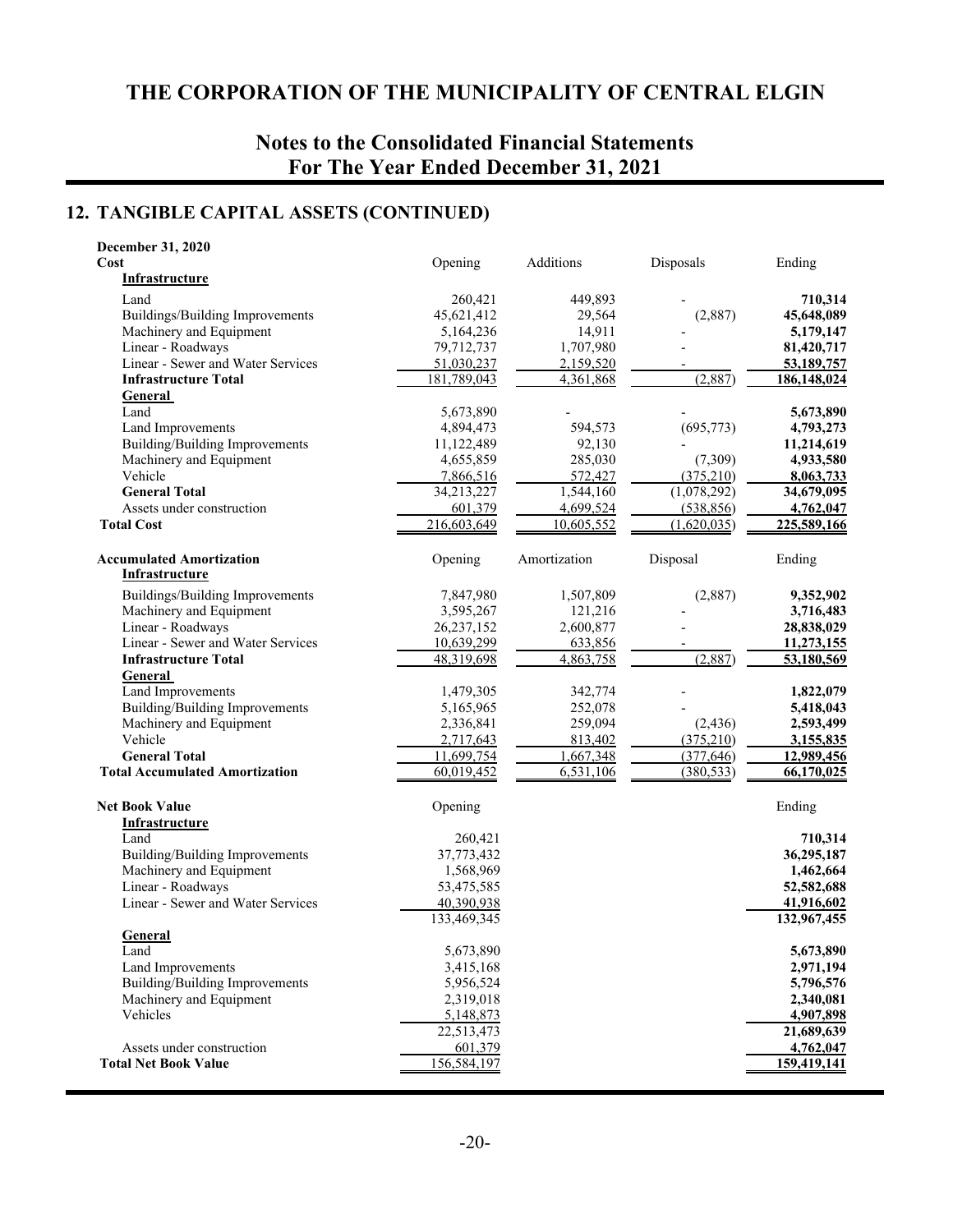# **Notes to the Consolidated Financial Statements For The Year Ended December 31, 2021**

#### **13. ACCUMULATED SURPLUS**

The accumulated surplus consists of individual fund surplus/(deficit) and reserves/reserve funds as follows:

|                                                           | 2021                          | 2020         |
|-----------------------------------------------------------|-------------------------------|--------------|
|                                                           | $\mathbf S$                   | $\mathbb{S}$ |
| <b>SURPLUS</b>                                            |                               |              |
| General revenue fund                                      | 239,424                       | 1,685,861    |
| Sewer operations                                          | 1,336,477                     | 1,580,707    |
| Water operations                                          | (613, 921)                    | (654, 717)   |
| Invested in tangible capital assets                       | 162,018,512                   | 159,419,141  |
| Invested in ERTH Corporation                              | 3,127,622                     | 2,917,393    |
| Capital fund (unfunded)                                   | (985, 748)                    | (976, 694)   |
| Reserves and reserve funds                                | 8,989,544                     | 7,624,522    |
|                                                           | 174,111,910                   | 171,596,213  |
| <b>AMOUNTS TO BE RECOVERED</b>                            |                               |              |
| Net long-term debt                                        | $(31,319,615)$ $(32,507,154)$ |              |
| <b>ACCUMULATED SURPLUS</b>                                | <u>142,792,295</u>            | 139,089,059  |
| <b>RESERVES AND RESERVE FUNDS</b>                         |                               |              |
| Reserves set aside for specific purposes by council:      |                               |              |
| - for working capital                                     | 3,660,597                     | 428,681      |
| - for current purposes                                    | 1,618,326                     | 1,352,986    |
| - for capital purposes                                    | 1,473,660                     | 4,198,943    |
| Total reserves                                            | 6,752,583                     | 5,980,610    |
| Reserve funds set aside for specific purposes by council: |                               |              |
| - for replacement of sanitary and storm sewers            |                               | 19,654       |
| - for replacement of water systems                        | 306,598                       | 238,253      |
| - for social housing capital projects                     | 230,073                       | 204,947      |
| - from lot levies and parking revenues                    | 76,004                        | 75,474       |
| - for fire vehicle and equipment                          | 139,288                       |              |
| - for roads vehicle and equipment                         | 1,484,998                     | 1,105,584    |
| Total reserve funds                                       | 2,236,961                     | 1,643,912    |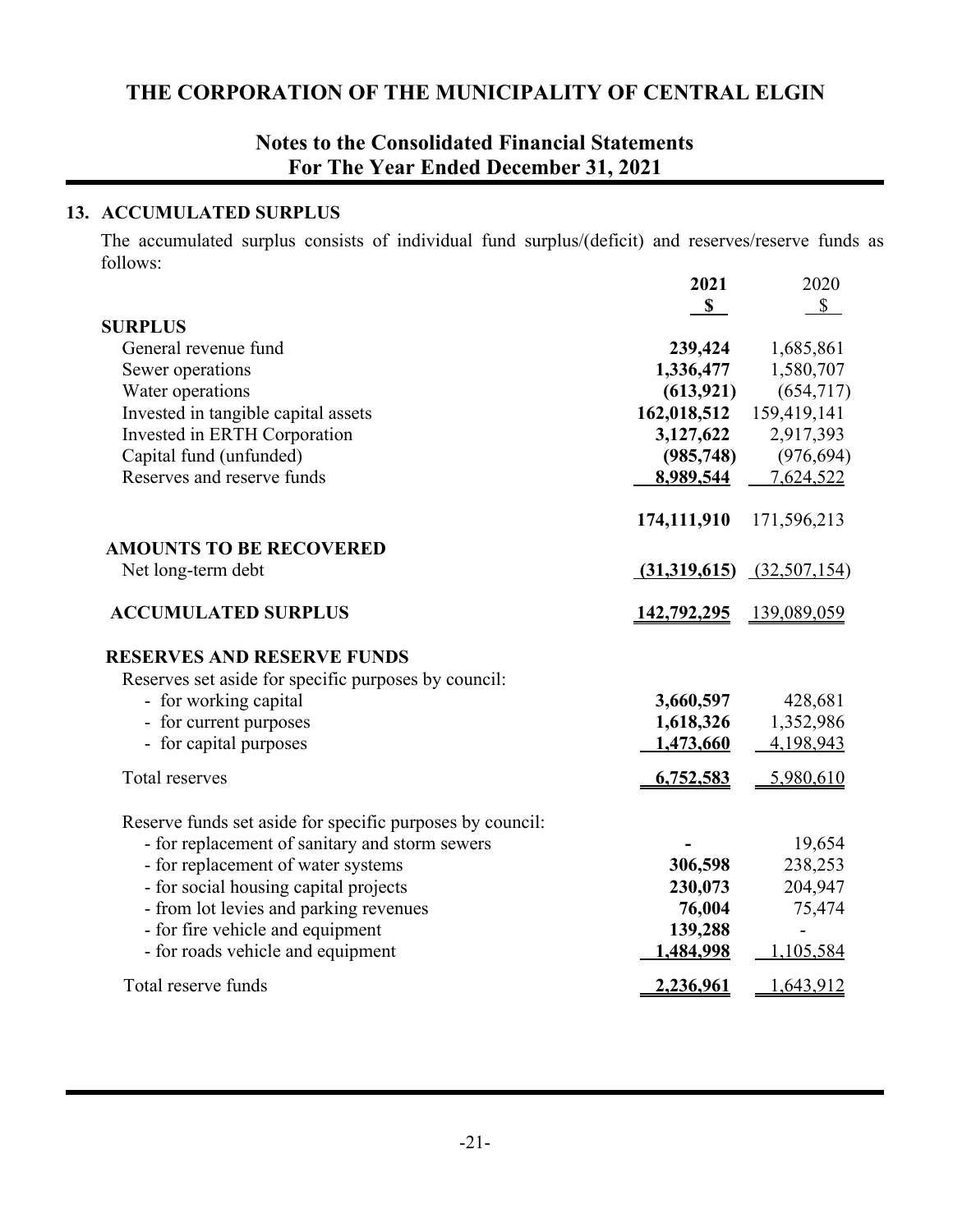### **Notes to the Consolidated Financial Statements For The Year Ended December 31, 2021**

#### **14. PENSION AGREEMENTS**

The Municipality makes contributions to the Ontario Municipal Employees Retirement Fund (OMERS), which is a multi-employer plan, on behalf of approximately 50 members of its staff. The plan is a defined benefit plan which specifies the amount of the retirement benefit to be received by the employees based on the length of service and rates of pay.

Each year, an independent actuary determines the funding status of OMERS Primary Pension Plan (the Plan) by comparing the actuarial value of invested assets to the estimated present value of all pension benefits the members have earned to date. The most recent actuarial valuation of the Plan was conducted December 31, 2021, and the results of this valuation disclosed actuarial liabilities of \$121 billion in respect of benefits accrued for service with actuarial assets at that date of \$118 billion leaving an actuarial deficit of \$3 billion.

Since any surpluses or deficits are a joint responsibility of all Ontario municipalities and their employees, the Municipality does not recognize any share of the OMERS Pension surplus or deficit in these consolidated financial statements.

The amount contributed to OMERS for 2021 was approximately \$486,000 (2020 - \$453,000).

#### **15. CONTINGENT LIABILITIES**

As at December 31, 2021 certain legal actions are pending against the Municipality. The final outcome of the outstanding claims cannot be determined at this time. However, management believes that ultimate disposition of these matters will not materially exceed the amounts recorded in these consolidated financial statements.

Estimated costs to settle claims are based on available information and projections of estimated future expenses developed based on the Municipality's historical experience. Claims are reported as an operating expense in the year of the loss, where the costs are deemed to be likely and can be reasonable determined. Claim provisions are reported as a liability in the consolidated statement of financial position.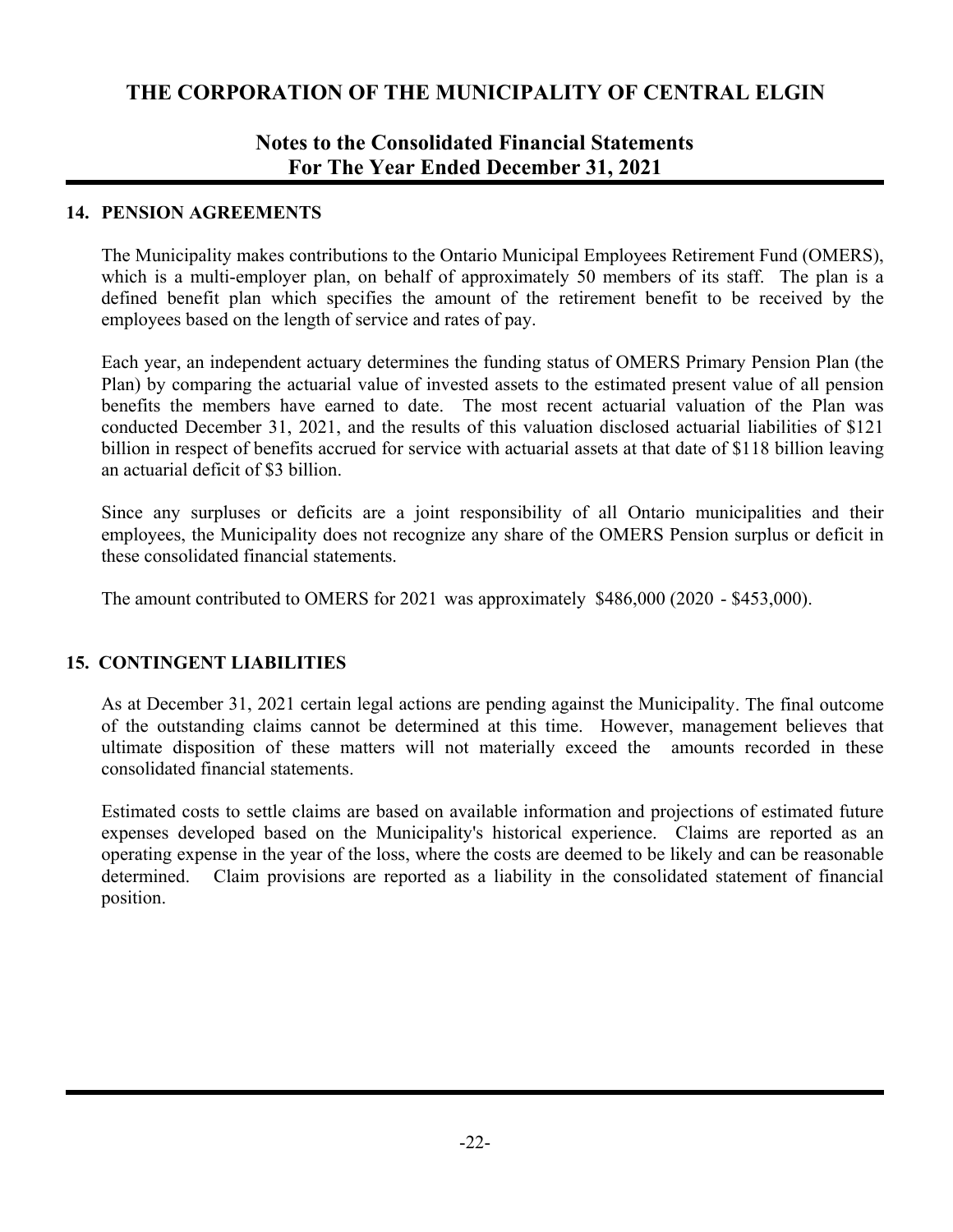## **Notes to the Consolidated Financial Statements For The Year Ended December 31, 2021**

#### **16. BUDGET FIGURES**

The operating budget approved by the council of the Municipality for 2021 is reflected on the consolidated statement of operations. Budget figures have been reclassified for the purposes of these financial statements to comply with PSAB reporting requirements. These adjustments include reserve transfers, capital expenditures, amortization and debt financing and repayment.

| Approved      |              | <b>PSAB</b>    |
|---------------|--------------|----------------|
| <b>Budget</b> | Adjustments  | <b>Budget</b>  |
| \$            | $\mathbb{S}$ | $\mathbb{S}^-$ |
|               |              |                |
| 15,530,391    |              | 15,530,391     |
| 330,000       |              | 330,000        |
| 7,602,800     | 237,204      | 7,840,004      |
|               |              |                |
| 3,000         | 790,203      | 793,203        |
| 843,900       | 579,119      | 1,423,019      |
| 785,000       |              | 785,000        |
| 1,658,500     |              | 1,658,500      |
| 40,000        |              | 40,000         |
| 155,000       | 12,007       | 167,007        |
| 320,000       |              | 320,000        |
| 1,059,780     |              | 1,059,780      |
| 1,319,833     | (1,319,833)  |                |
| 29,648,204    | 298,700      | 29,946,904     |
|               |              |                |
| 2,877,846     | (706, 451)   | 2,171,395      |
| 5,148,280     | 225,910      | 5,374,190      |
| 4,484,189     | 3,275,256    | 7,759,445      |
| 9,833,500     | (2,357,812)  | 7,475,688      |
| 86,638        |              | 86,638         |
|               | 198,564      | 198,564        |
| 2,579,611     | 438,003      | 3,017,614      |
| 841,640       |              | 841,640        |
| 3,796,500     | (3,796,500)  |                |
| 29,648,204    | (2,723,030)  | 26,925,174     |
|               |              | 3,021,730      |
|               |              | 3,021,730      |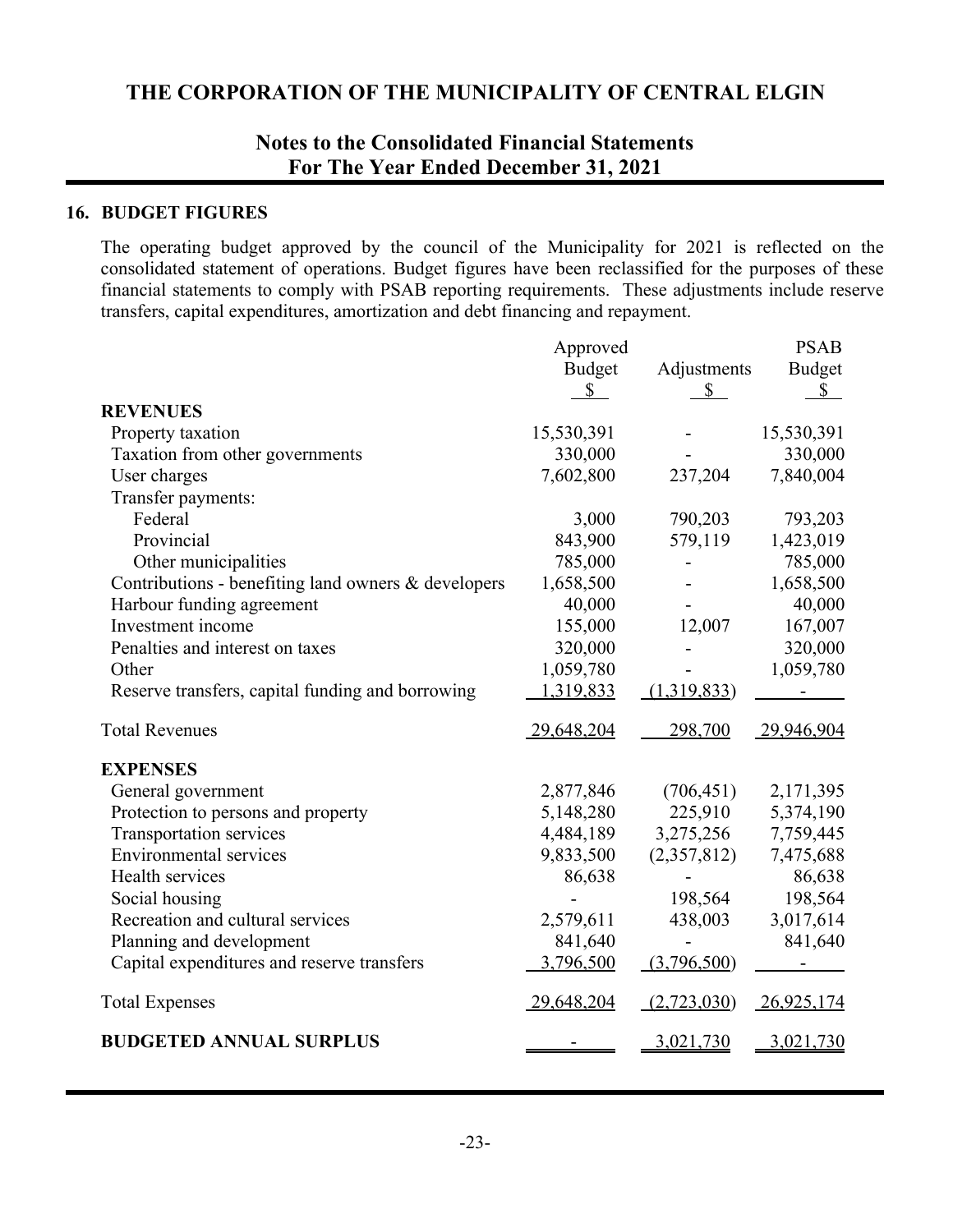### **Notes to the Consolidated Financial Statements For The Year Ended December 31, 2021**

### **17. SUPPLEMENTARY INFORMATION:**

|                                                                      | 2021              | 2020              |
|----------------------------------------------------------------------|-------------------|-------------------|
|                                                                      | $\mathbb{S}$      |                   |
| [a] Current fund expenditures by object:                             |                   |                   |
| Salaries, wages and employee benefits                                | 8,318,449         | 7,551,784         |
| Long-term debt interest expense                                      | 1,075,060         | 1,186,322         |
| Materials                                                            | 6,495,567         | 5,652,573         |
| Contracted services, rents and financial expenses                    | 4,649,832         | 4,093,305         |
| Amortization and gain (loss) on disposal of capital assets           | 6,492,824         | 6,499,353         |
| Transfer to others                                                   | 177,013           | 175,067           |
|                                                                      | <u>27,208,745</u> | <u>25,158,404</u> |
| [b] Change in non-cash assets and liabilities related to operations: |                   |                   |
| Taxes receivable                                                     | 740,392           | 107,510           |
| Accounts receivable                                                  | (37,534)          | (815,263)         |
| Inventories and prepaid expenses                                     | (79, 698)         | (28, 854)         |
| Accounts payable and accrued liabilities                             | 765,073           | (211,650)         |
| Deferred revenue - obligatory reserve funds                          | 449,359           | 491,258           |
|                                                                      |                   |                   |
|                                                                      | 1,837,592         | (456,999)         |

#### **18. SIGNIFICANT EVENT**

During and subsequent to year end, the Municipality was exposed to economic risks associated with the coronavirus pandemic. These risks are beyond the Municipality's control. The overall impact of these risks cannot be identified at this time but could impact the Municipality's operations, future net surplus, cash flows and financial condition. The Municipality has experienced the following impacts:

 The Municipality holds investments in its Harbour Funds (Note 2). These investments are subject to market fluctuations. The impact of the market fluctuations and resulting gains or losses on the Municipality will only be known when these investments are disposed of. The Municipality is unsure as to the overall impact on future cash flows.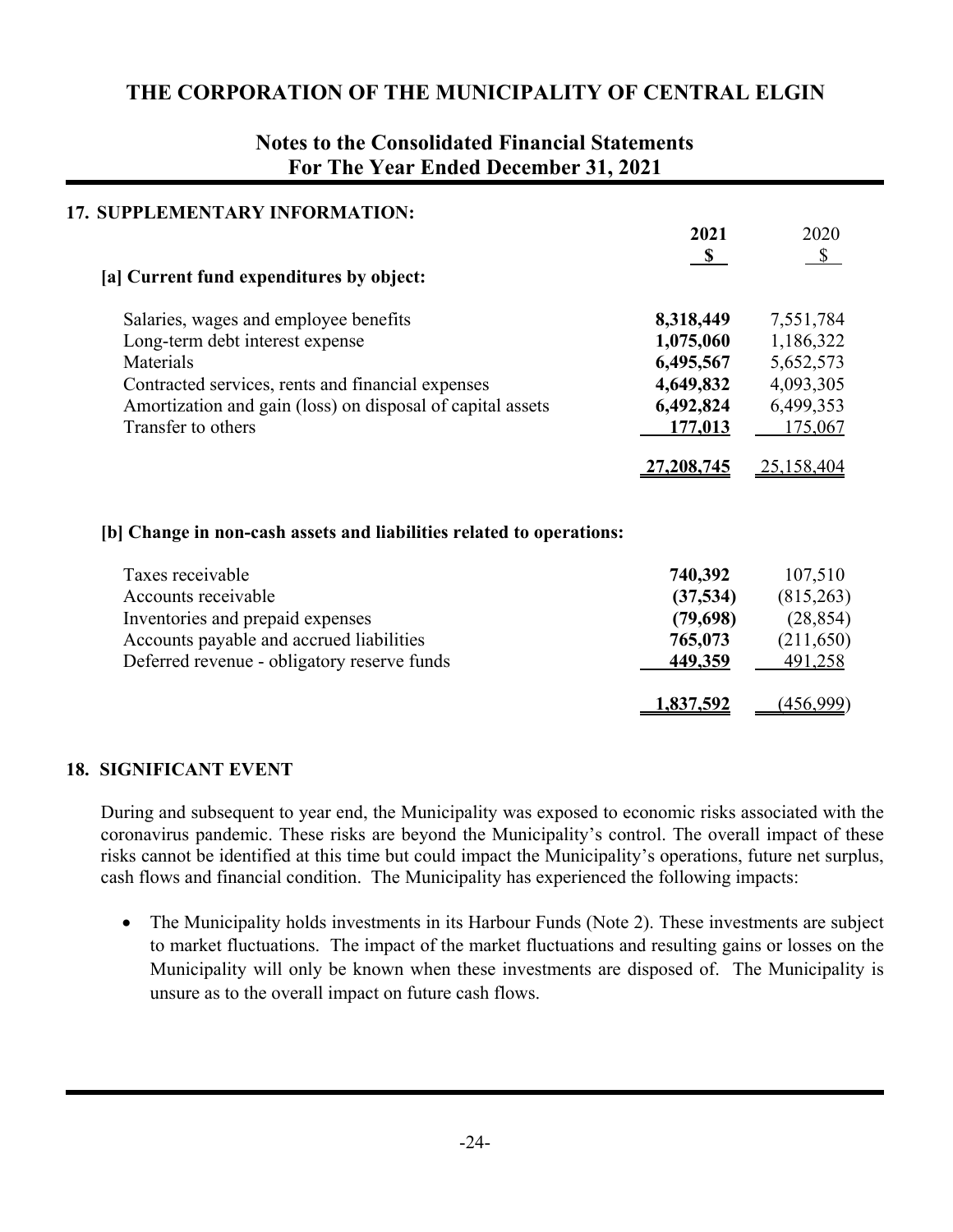### **Notes to the Consolidated Financial Statements For The Year Ended December 31, 2021**

### **19. SEGMENTED INFORMATION**

The Municipality is a diversified municipal government institution that provides a wide range of services to its citizens, including contract police services, fire, roads, community services, water and sewer. For management reporting purposes the Municipality's operations and activities are organized and reported by Fund. Funds were created for the purpose of recording specific activities to attain certain objectives in accordance with special regulations, restrictions or limitations.

The Municipality services are provided by departments and their activities are reported in these funds. Certain departments that have been separately disclosed in the segmented information, along with the services they provided, are as follows:

#### **Protection**

Protection is comprised of the Police Services Board and Fire departments. The mandate of the Police Services Board, by way of contact with the Ontario Provincial Police, is to ensure the safety of the lives and property of citizens; preserve peace and good order; prevent crimes from occurring; detect offenders; and enforce the law. The Fire department is responsible to provide fire suppression service; fire prevention programs; training and education related to prevention, detection or extinguishments of fires.

#### **Community Services**

The Parks and Recreation department provides public services that contribute to neighbourhood development and sustainability through the provision of parks, recreation and leisure services. It provides public services that contribute to healthy communities through partnerships, promotion, prevention and protection.

The County of Elgin is contracted to provide the information needs of the Municipality's citizens through the provision of library services.

#### **Planning, By-Law Enforcement and Economic Development**

The Planning, Property and Development departments provides a diverse bundle of services. It manages urban development for business interest, environmental concerns, heritage matters, local neighbourhoods and the downtown through city planning, community development, and parks planning. It ensures an acceptable quality of building construction and maintenance of properties through enforcement of construction codes, building standards and by-law for the protection of occupants. It facilitates economic development through its economic development programs.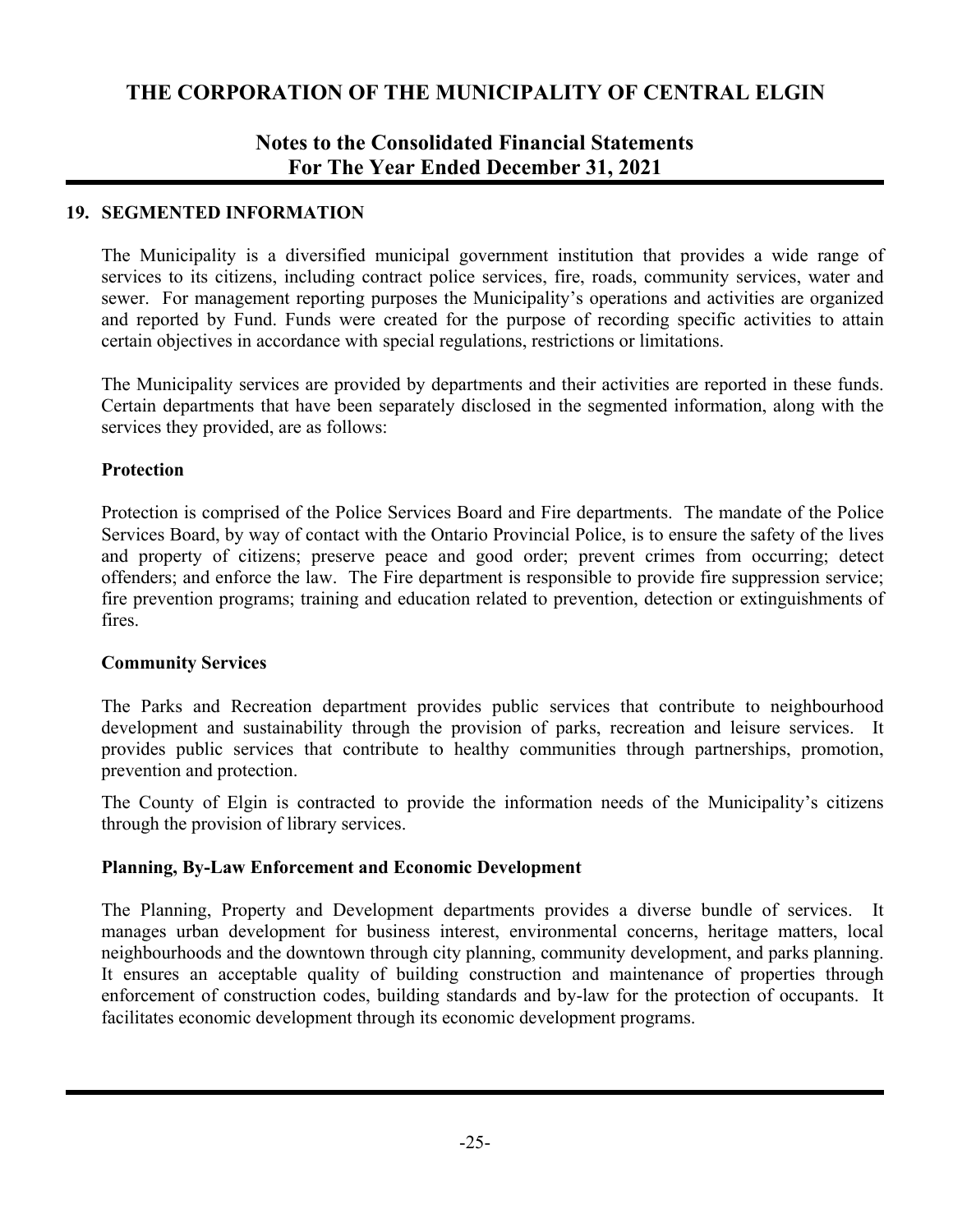### **Notes to the Consolidated Financial Statements For The Year Ended December 31, 2021**

### **19. SEGMENTED INFORMATION (CONTINUED)**

#### **Public Works**

The Infrastructure Services department is responsible for the delivery of municipal public works services related to the planning, development and maintenance of both county and municipal roadway and municipal drainage systems, the maintenance of parking, street lighting and the harbour.

#### **The Water and Waste Funds**

Water, stormwater and wastewater disposal is provided by the Water and Sewer Department. The department provides drinking water to citizens of Central Elgin, as well as, collection and treatment of stormwater and wastewater.

### **Social Housing**

The Municipal Non-Profit Housing Corporation provides low income housing to the community.

#### **Finance and Administration**

This segment includes a number of support functions that are responsible for maintenance of buildings, Mayor and Council, the Clerk's department, Treasury Department and Human Resources Department.

### **Other Funds**

This segment includes the remaining departments and activities of the Municipality. Some of the larger activities in this segment include Solid Waste Collection and Disposal, Emergency Measures and Animal Control, Public Health Services, Business Improvement Association, Conservation authorities, and Cemetery maintenance.

For each reported segment, revenues and expenses represent both amounts that are directly attributable to the segment and amounts that are allocated on a reasonable basis. Therefore, certain allocation methodologies are employed in the preparation of segmented financial information. The General Revenue Fund reports on municipal services that are funded primarily by taxation such as property and business tax revenues. Taxation and payments-in-lieu of taxes are apportioned to General Revenue Fund services based on the Fund's net surplus. Certain government transfers, transfer from other funds, and other revenues have been apportioned based on a percentage of budgeted expenses.

The accounting policies used in these segments are consistent with those followed in the preparation of the consolidated financial statements as disclosed in Note 1. For additional information see the Consolidated Schedule of Segment Disclosure – Current Fund Operations and Schedule of Segment Disclosure – Current Fund Operations.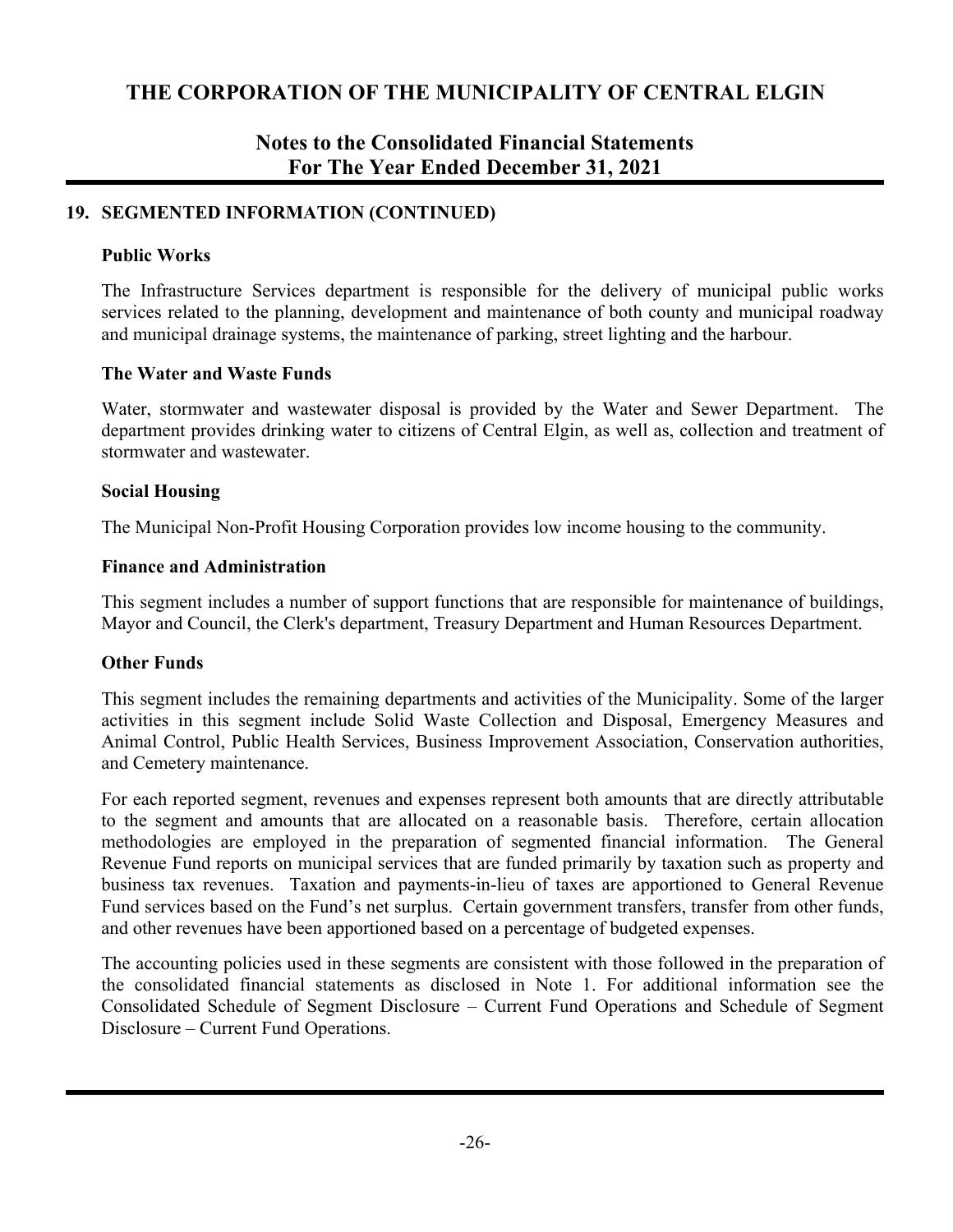# **Consolidated Schedule of Segment Disclosure For The Year Ended December 31, 2021**

|                                           |                       |                                    |                                              | Finance $&$   |                             | Water &              | Community                 | Other                  |                               |
|-------------------------------------------|-----------------------|------------------------------------|----------------------------------------------|---------------|-----------------------------|----------------------|---------------------------|------------------------|-------------------------------|
|                                           | Social Housing<br>- S | Planning<br>$\mathbf{\mathcal{L}}$ | Public Works Administration<br>$\mathcal{S}$ | $\mathcal{S}$ | Protection<br>$\mathcal{S}$ | Waste Funds<br>$\_s$ | Services<br>$\mathcal{S}$ | Funds<br>$\mathcal{S}$ | Consolidated<br>$\mathcal{S}$ |
| <b>REVENUES</b>                           |                       |                                    |                                              |               |                             |                      |                           |                        |                               |
| Taxation                                  |                       | 841,640                            | 4,508,263                                    | 2,877,846     | 4,335,239                   |                      | 2,579,611                 | 892,685                | 16,035,284                    |
| Sales of services and regulatory fees     | 237,204               | 73,468                             |                                              |               | 32,675                      | 6,313,918            | 333,336                   | 698,102                | 7,688,703                     |
| Government transfers                      |                       |                                    |                                              |               |                             |                      |                           |                        | 3,346,751                     |
| Other                                     |                       | 25,117                             | 168,987                                      | 594,952       | 65,775                      | 1,149,718            | $\overline{\phantom{a}}$  | 1,556,414              | 3,560,963                     |
| <b>ERTH Corporation income</b>            |                       |                                    |                                              |               |                             |                      |                           | 280,280                | 280,280                       |
|                                           | 237,204               | 940,225                            | 4,677,250                                    | 3,472,798     | 4,433,689                   | 7,463,636            | 2,912,947                 | 3,427,481              | 30,911,981                    |
| <b>EXPENSES</b>                           |                       |                                    |                                              |               |                             |                      |                           |                        |                               |
| Salaries, wages and employees benefits    |                       | 530,952                            | 1,970,084                                    | 1,551,170     | 1,139,469                   | 1,036,742            | 1,328,703                 | 761,329                | 8,318,449                     |
| Long-term debt interest expense           |                       |                                    | 43,328                                       |               |                             | 1,031,732            |                           |                        | 1,075,060                     |
| Materials                                 | 189,161               | 38,977                             | 2,223,446                                    | 302,350       | 553,009                     | 1,836,710            | 554,001                   | 797,913                | 6,495,567                     |
| Contracted services, rents and financial  |                       | 305,710                            | 418,241                                      | 332,292       | 2,164,675                   | 438,763              | 523,724                   | 643,440                | 4,826,845                     |
| Loss (gain) on disposal of capital assets |                       |                                    | (153,210)                                    |               | 5,292                       |                      |                           |                        | (147,918)                     |
| Amortization                              | 9,403                 |                                    | 3,599,967                                    | 215,628       | 704,410                     | 1,571,331            | 540,003                   |                        | 6,640,742                     |
|                                           | 198,564               | 875,639                            | 8,101,856                                    | 2,401,440     | 4,566,855                   | 5,915,278            | 2,946,431                 | 2,202,682              | 27,208,745                    |
| <b>ANNUAL SURPLUS (DEFICIT)</b>           | 38,640                | 64,586                             | (3,424,606)                                  | 1,071,358     | (133,166)                   | 1,548,358            | (33, 484)                 | 1,224,799              | 3,703,236                     |